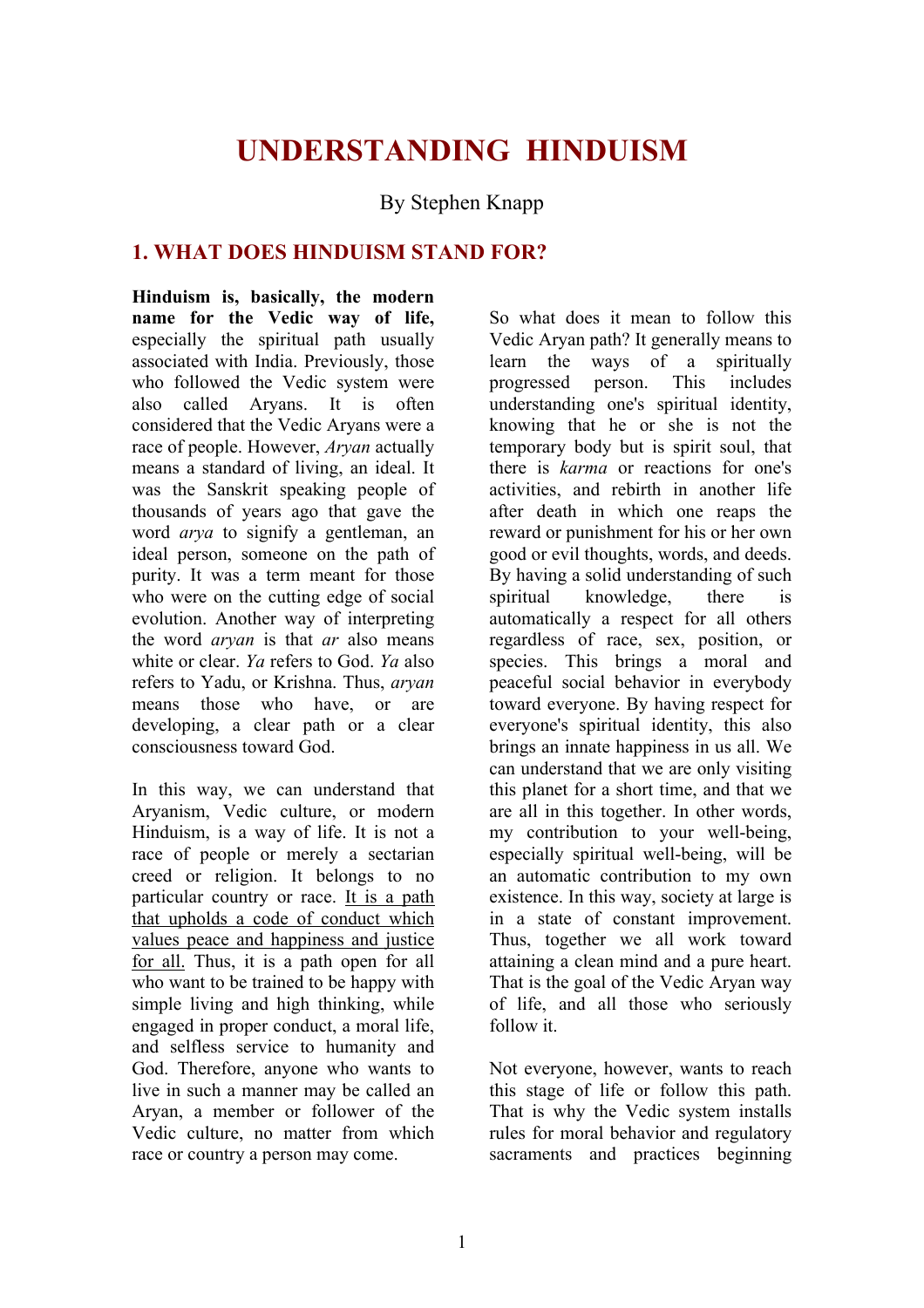from the prenatal stage all the way through death. Of course, many of these moralistic rules are also quite common in other forms of religion and behavior. However, anybody who is unwilling to follow such rules for a balanced moral standard is dubbed a non-Aryan, which simply indicates one who is not so civilized. Such a person is not on the spiritual path of life, regardless of what other standards or principles of etiquette he may follow. So a person who lacks spiritual tendencies and acts on the bodily platform of existence, willing to do whatever he likes, or who thinks he is a white body, or a black body, or from this country or that, and who holds loyalty only to that conception and shows it by criticizing everyone who is not like him, is a non-Aryan. He is one who works against the standards of Hinduism, even he if calls himself a Hindu, or anything else for that matter. In this way, we can see the need to return to the Vedic standards of life through authentic spiritual education.

**Therefore, the Sanskrit word** *Aryan* **means a way of life that aims at the elevation of everyone in society to a higher level of consciousness, as we find in the broadest foundation within Hinduism. It means to assist ourselves through a disciplined and godly life to understand the purpose** 

**of our existence as well as to become a spiritually realized person. It means to recognize the divinity in each of us. It means to perceive the divine energy that permeates the creation, knowing that we and all others are but manifestations of the Divine, the same Supreme Creator, Father of all. It also means that we help every other individual soul understand this, because by helping others we help ourselves. That itself is a natural state of being when we can perceive God as the Supersoul, Paramatma, within everyone. All of this is encouraged by, and increases, a natural faith in an all-pervading Supreme Being. Such faith and focus on the Supreme can elevate us to return to our real spiritual home after death, that one infinite and eternal existence, which is one of the most important goals of the Vedic lifestyle. Once we are relieved of the body, or the bodily concept of life, then there is no longer any question as to what and who we really are. Offering this opportunity to society for reaching that level of understanding is one of the most important purposes of the Vedic path. This is the essence of what Hinduism stands for.** Now let's consider the following points as to the advantages of the Vedic path.

# **2. HINDUISM IS THE OLDEST LIVING CULTURE IN THE WORLD.**

Look around. Do you find any other culture that has lasted as long as the Hindu or Vedic culture? Do you see any other culture that after no less than 5,000 years, if not much longer, is still thriving and dynamic, practicing many of the same traditions as it did from thousands of years ago? Sure, you have other old cultures, like the Egyptian, the

Inca, Maya, Aztec, all of which go back about 5,000 years, but none of these are still living cultures. They are all gone, leaving us but remnants and artifacts to figure out what really was their culture.

For the Vedic civilization, it is not something that we really need to decipher from old remnants. The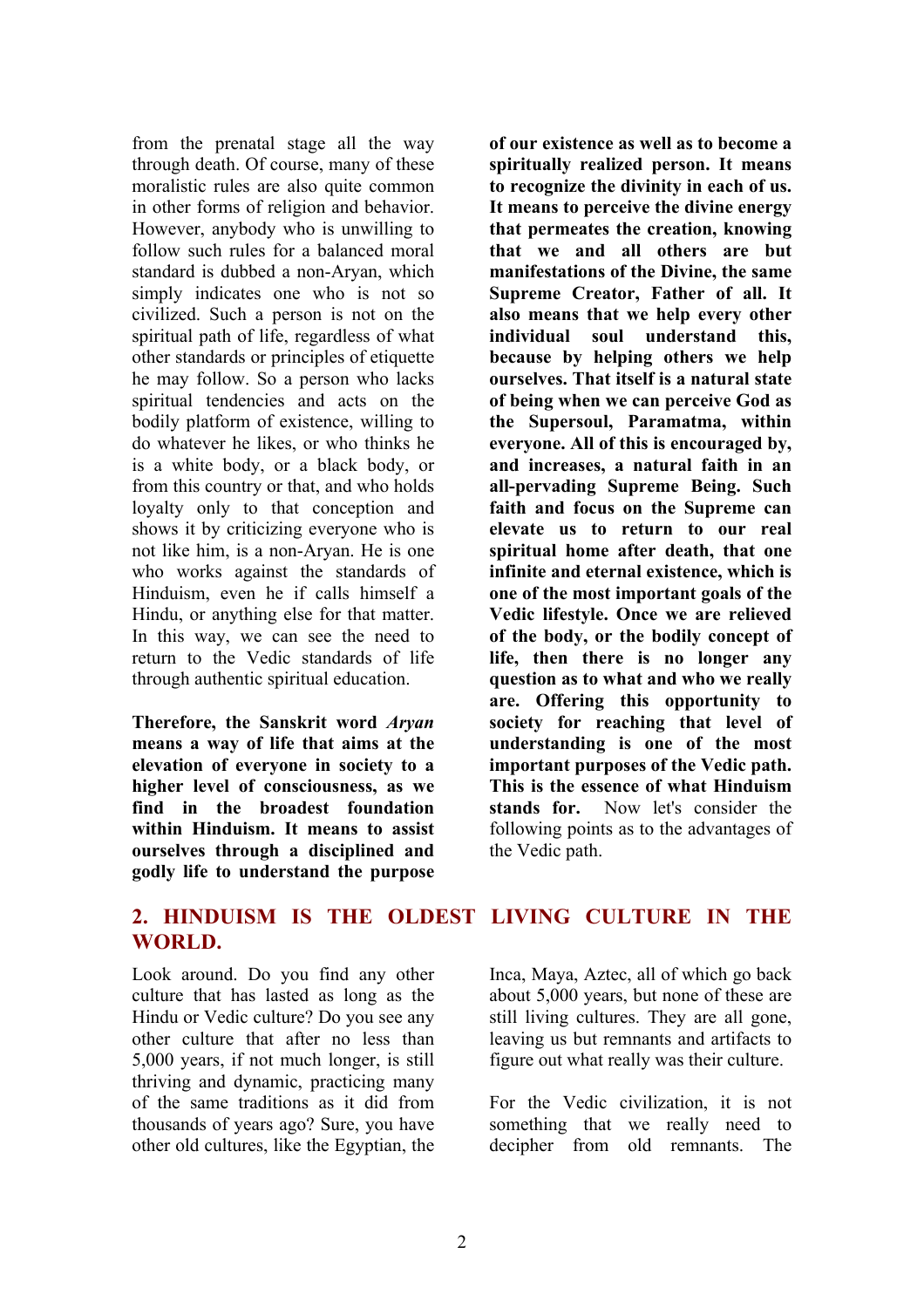traditions and practices that you presently see have been going on for many thousands of years. Its history is well documented in the *Puranas*, much of which even historians have not researched as well as they should. Through such study it is obvious that the Vedic society has a prehistoric origin. While most of the "living" cultures that we find today, and the most popular religions, are a modern creation in the sense that they have only come about within the past 1400, 2000, and 2500 years with the advent of the Muslim, Christian, or Buddhist religions. However, the Vedic culture goes back much farther. Many scholars have noted the antiquity of the Vedic civilization. For example, in his *Discourse on Sanskrit and Its Literature*, given at the College of France, **Professor Bournouf states, "We will study India with its philosophy and its myths, its literature, its laws and its language. Nay it is more than India, it is a page of the origin of the world that we will attempt to decipher."**

In this same line of thinking, Mr. Thornton, in his book *History of British India*, observed, "The Hindus are indisputably entitled to rank among the most ancient of existing nations, as well as among those most early and most rapidly civilized. . . ere yet the Pyramids looked down upon the Valley of the Nile. . . when Greece and Italy, these cradles of modern civilization, housed only the tenants of the wilderness, **India was the seat of wealth and grandeur."**

The well-known German philosopher Augustus Schlegel in his book, *Wisdom of the Ancient Indians*, noted in regard to the divine origin of Vedic civilization, "It cannot be denied that the early Indians possessed a knowledge of the God. All their writings are replete with sentiments and expressions, noble, clear, severely grand, as deeply conceived in any human language in which men have spoken of their God. . ."

Max Mueller further remarked in his *India--What It Can Teach Us* (Page 21), "Historical records (of the Hindus) extend in some respects so far beyond all records and have been preserved to us in such perfect and legible documents, that we can learn from them lessons which we can learn nowhere else and supply missing links." On the antiquity of the Vedic society, we can respect the number of philosophies, outlooks on life, and developments in understanding our purpose in this world that has been imbibed and dealt with during the course of its existence. Through all of this, it has formed a commentary and code on all aspects of life and its value, the likes of which can hardly be found in any other culture today. Thus, with age comes wisdom. And the nature and depth of the Vedic wisdom can hardly be compared with anything else that is presently available. Anyone who has taken a serious look at it will agree. It is universally applicable to all.

# **3. THE VEDIC LITERATURE IS THE OLDEST AND MOST COMPLETE SCRIPTURES FOUND ANYWHERE.**

It is agreed by any scholar of history or religion that the earliest spiritual writings that can be found are the Vedic *samhitas*, such as the *Rig-veda*. In *History of Ancient Sanskrit Literature* (page 557), Max Mueller observed, "In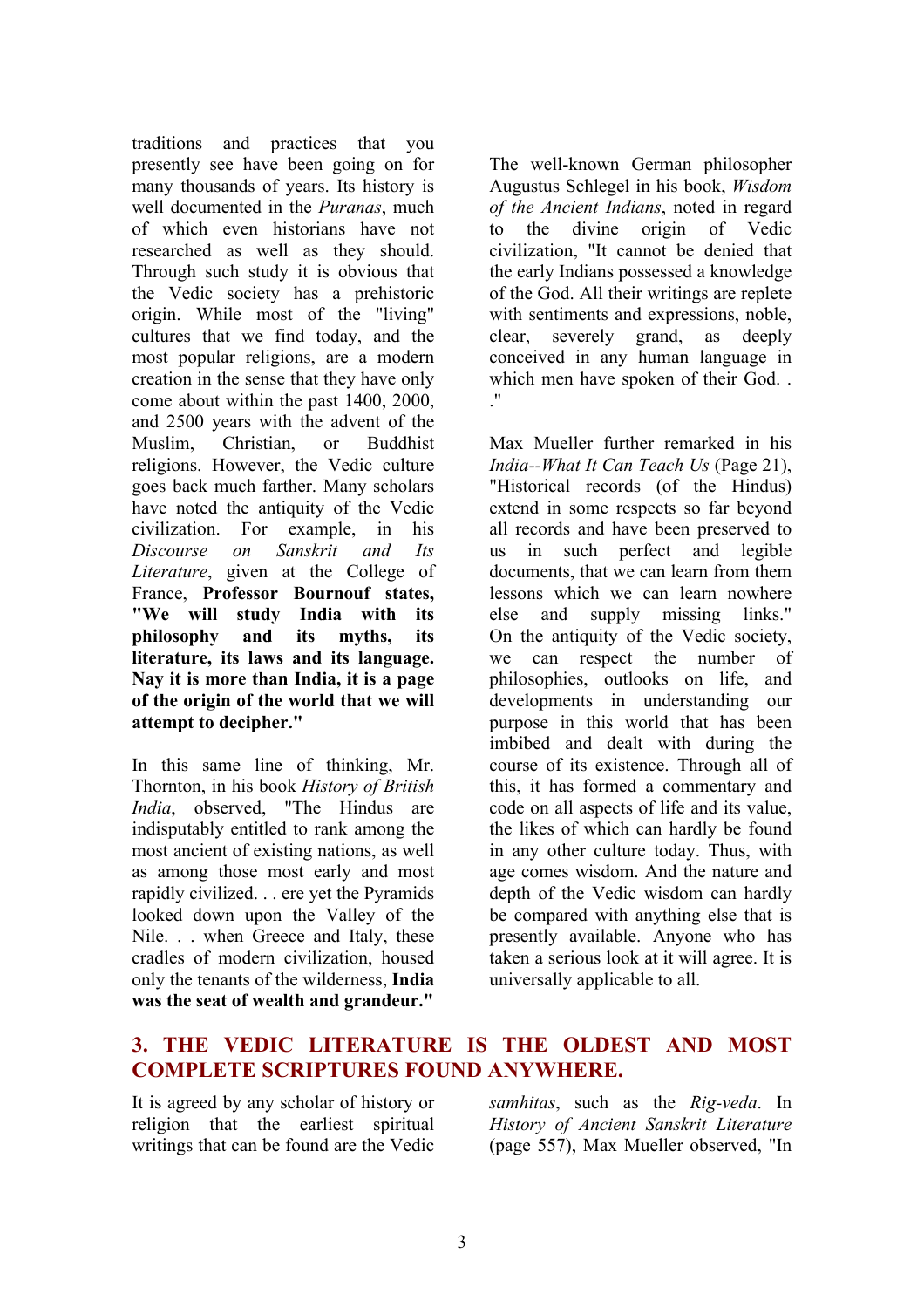the *Rig-veda* we shall have before us more real antiquity than in all the inscriptions of Egypt or Ninevah. . . the *Veda* is the oldest book in existence. . ." In the same book (page 63) Max Mueller also noted, "The *Veda* has a two-fold interest: It belongs to the history of the world and to the history of India. In the history of the world the *Veda* fills a gap which no literary work in any other language could fill. It carries us back to times of which we have no records anywhere."

The *Rig-veda*, as old and profound as it, nonetheless, represents only a portion of Vedic thought and wisdom. It was further expanded and explained in numerous other portions of Vedic literature. The whole library of ancient Vedic texts covers a wide range of contemplation, experience and learning in regard to an extraordinarily diverse number of topics.

To explain briefly, we first find the most ancient four Vedic *samhitas*, namely the *Rig*, *Sama*, *Yajur*, and *Atharva Vedas*. Then there is the *Brahmanas*, treatises explaining the techniques of the rituals in the Vedas, and the *Aranyakas*, further explanations for those renunciants who live in the forest. After this we find hundreds of *Upanishads*, the foremost of which are 108, out of which eleven are the most famous, such as the *Katha*, *Mundaka*, *Brihadaranyaka*, *Shvetashvatara*, *Prashna*, *Chandogya*, and others. These continue to elaborate on the Vedic spiritual truths. The *Vedanta Sutras* are also codes that contain the essence of spiritual truths that require fuller explanations by a spiritual teacher.

Beyond these are the *Itihasas*, or the histories, which are contained in such large volumes as the *Ramayana* and the *Mahabharata*, of which the famous *Bhagavad-gita* is a chapter. These contain not only an immense library of stories and moral principles, but some of the loftiest spiritual teachings that anyone can find. Furthermore, they can act as guidebooks for one's life, as well as explain the step by step processes for achieving one's own spiritual enlightenment. This is also true of the *Puranas*, out of which there are 18 greater or *Maha Puranas* and another 18 lesser or *Upa Puranas*. There are also many regional or *Sthala Puranas*. All of these give many stories of the past histories of the world, and even the universe, as well essential spiritual teachings that are universal in nature that everyone could benefit by studying.

We also find additional *Sutras*, books of codes that explain such things as rules for householders, as in the *Griha-Sutras*, or codes of duty and other topics. The *Vedangas* contain the auxiliary sciences, such as phonetics, grammar, astronomy, etc. Then there are the *Upavedas*, or lesser *Vedas*, which deal with the arts and sciences such as dancing and music (*Gandharvaveda*), holistic health (*Ayur-veda*), or the art of war, and even architecture. Beyond this there are thousands more books that are the books of great spiritual masters and Vedic teachers that are commentaries on the original Vedic texts. All of these are in pursuance of the Vedic path.

In this way, within the Vedic scripture, one can find music, dance, art, biographies on great saints and personalities, and stories that contain every level of emotion. They also exhibit lessons of truth, etiquette, philosophy, and examples of how others have lived and attained the heights of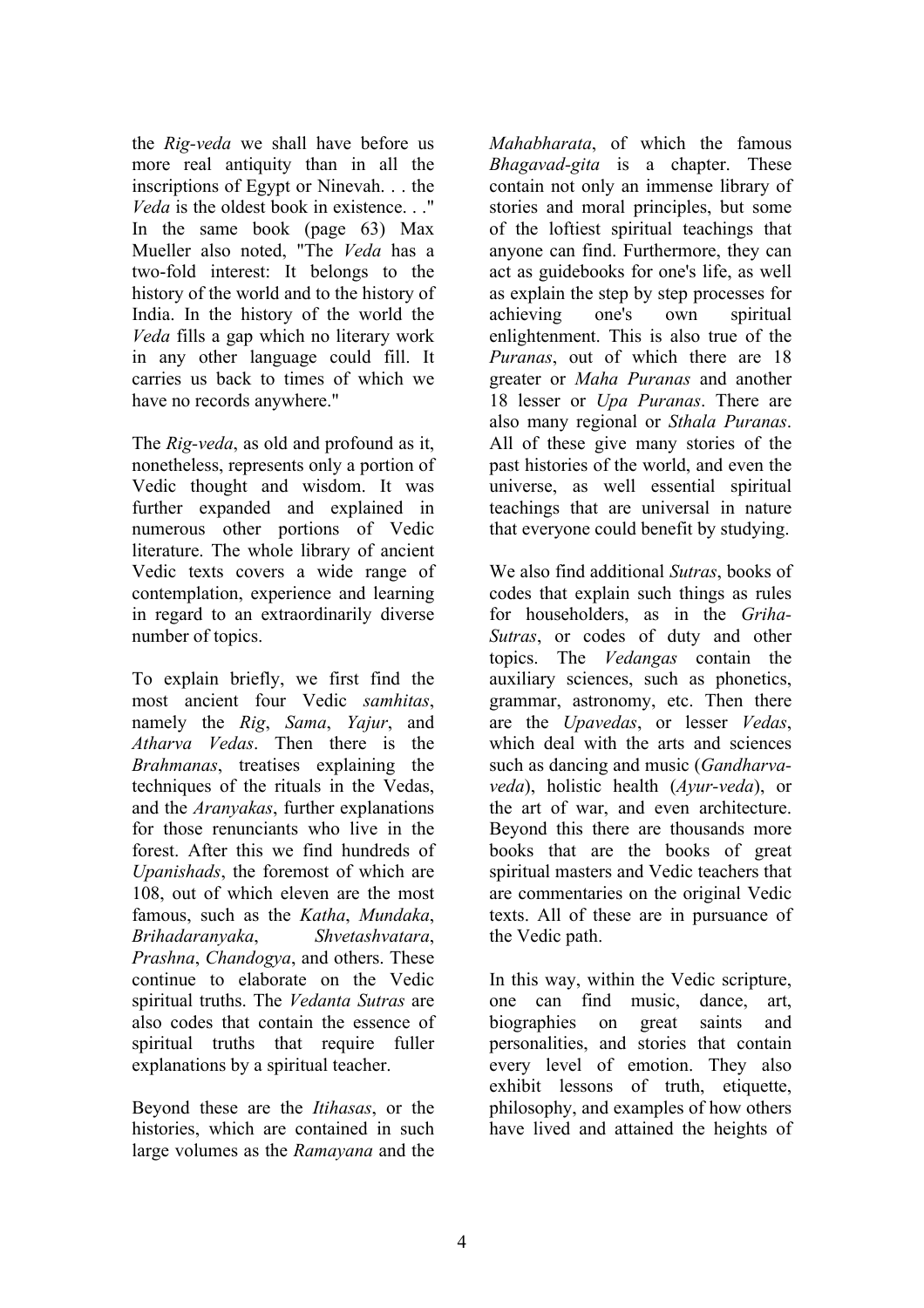spiritual consciousness and freedom from further material birth.

The most important books for spiritual instruction, as most everyone will agree, are the *Bhagavad-gita* and Srila Vyasadeva's own commentary on the Vedic texts, the *Bhagavat Purana*. He was the original author of the essential Vedic scriptures. These will bring anyone to various levels of spiritual knowledge, the likes of which surpass conventional religious principles. The *Bhagavat Purana* brought out everything that Vyasadeva neglected to explain in his previous writings. Therefore, anyone who studies Vedic knowledge should not neglect reading the *Bhagavat Purana*, also called the *Srimad-Bhagavatam*.

Through this short review of the Vedic texts, one can get an idea of how thorough and comprehensive is this science. These scriptures reveal the form of God, His personality, the loving nature of God, His greatness, mercy and compassion like no other scripture available. It also shows the unique paths to God in ways that are far more detailed and beyond anything that other scriptures present. Everyone, no matter whether they are religionists,

philosophers, politicians, artists, celebrities, or renounced swamis, will appreciate and benefit from the continued study of this most ancient, sacred, and most complete of all spiritual literature. Therefore, those who are devoted Hindus and practitioners of the Vedic system never give up the reading and study of the Vedic literature, knowing that newer and loftier levels of understanding and perceptions into the secrets of life are awaiting them.

Naturally, there is wisdom and understanding available through all of the great books and religions. But to fathom the vast depths of Vedic knowledge is to flow through such a grand gallery of realizations and levels of consciousness that a person can merely get a glimpse of the innumerable considerations that have been made within the development of the Vedic lifestyle regarding all aspects of life. It has been said that the Vedic scripture remains ever fresh with newer and newer realizations, insights and wisdom. Thus, it could be advised that a person can spend a lifetime reading and studying the Vedic scripture and never end in finding newer and higher levels of understanding.

# **4. THE VEDIC PATH HAS A MOST DEVELOPED AND COMPLETE SPIRITUAL PHILOSOPHY.**

 As we can see from the previous description of the Vedic scripture, the Vedic philosophy is the most extensive you can find anywhere. It covers so many aspects of life, both material and spiritual, that it is more comprehensive than any other philosophy or lifestyle that you can find. So many viewpoints on life, the material manifestation, God, and our spiritual nature have already been thoroughly considered and thought

out that there is little, if anything, that the Vedic philosophy has not already dealt with and spoke about. Everything is there, more of which than most people are aware. Because of this it has attracted thinkers and philosophers from all over the world and from all points in time. **The West in particular has, and still does, look to India for the loftiest spiritual knowledge, and for what the churches or synagogues have not**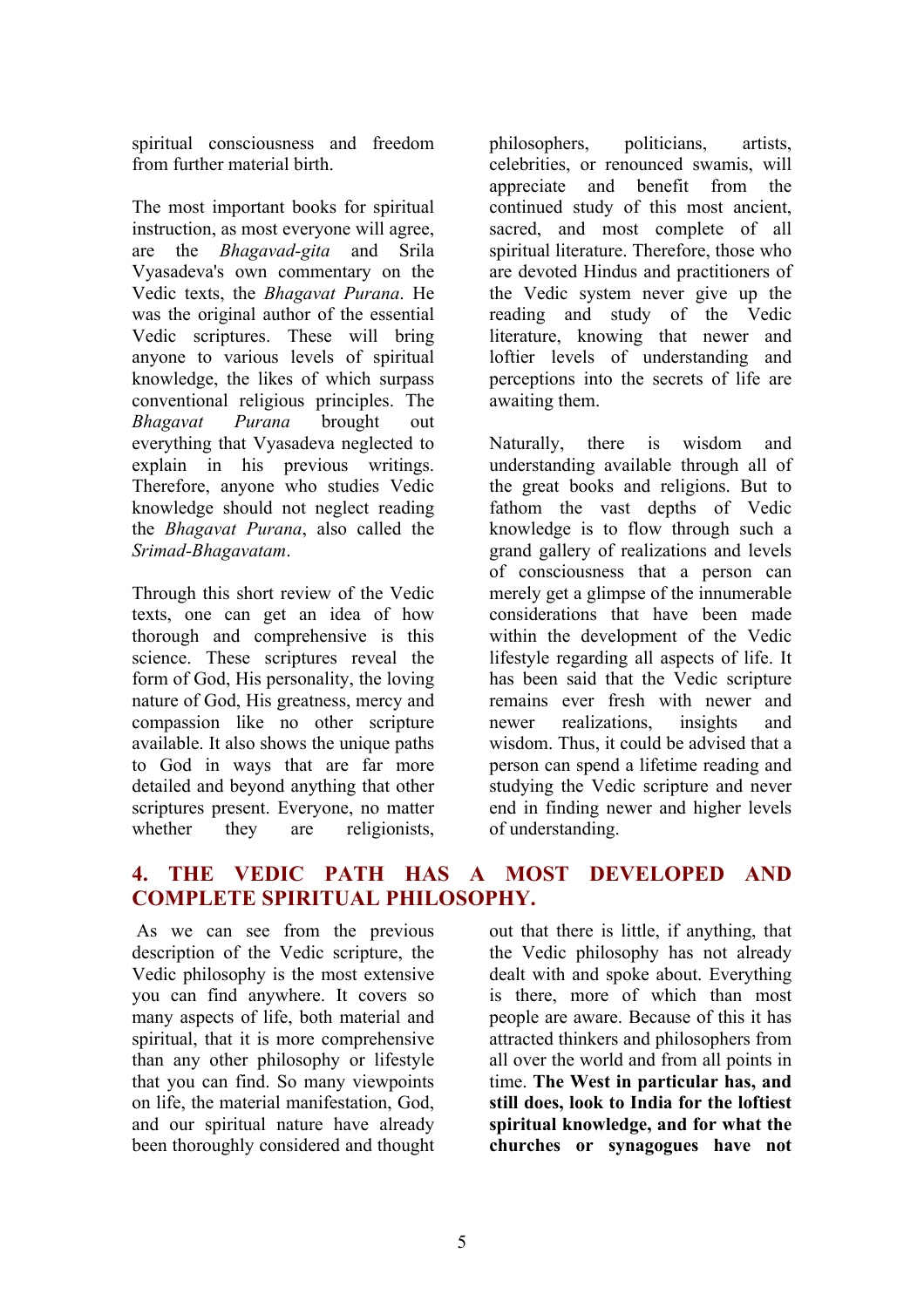**delivered.** This may include practical spiritual guidance in self-discovery, an integrated world view, spiritual and emotional fulfillment, and even true mystical or spiritual experiences. The spiritual processes that are explained in the Vedic teachings go far beyond the conventional idea, as presented by most religions, that people should merely have faith and pray to God for forgiveness of their sins in order to be delivered to heaven. Naturally, we all have to be humble before God. That is what is encouraged and developed. This is especially in the loving devotional path, wherein a person can purify his or her consciousness through the spiritual practices that are fully explained in the Vedic teachings, even though this takes time and serious dedication and sincerity.

The point is that the Vedic process does not discourage one from having his or her own spiritual realizations, which are often minimized, neglected or even criticized in other religions, which often teaches that the church alone is what maintains your connection with God. **But in the Vedic system it is taught that we are all spiritual and loving parts of God, and automatically have a relationship with Him.** Therefore,

such experiences are considered a proof that the process is successful at helping one elevate his or her consciousness. One's consciousness resonates at various frequencies, depending on the level of one's thoughts, words, and actions, as well as the images and sounds that one absorbs through contact with objects and activities. By learning how to undergo the proper training, one can include the practices that will bring one's consciousness to a level in which one can perceive that which is spiritual. The more spiritual you become, the more you can perceive that which is spiritual. The whole idea is to bring one to perceive his or her spiritual identity and relationship with God. Thus, it must be a scientific process, used under the guidance of a spiritual master, for it to be successful. If the process is not complete or if the student is not serious, then of course the results will not be as expected. Yet, if the proper spiritual process is explained correctly, and the student is sincere in his or her efforts, the effects will be there. **This is why for thousands of years philosophers and spiritual seekers from around the world have come to India, or have been influenced by the Vedic system: It gives practical results when properly performed.**

# **5. THE VEDIC LITERATURE OFFERS MORE INFORMATION ON THE SCIENCE OF LIFE AFTER DEATH, KARMA AND REINCARNATION.**

Sure, all religions indicate there is life after death. However, they normally offer only the most basic understanding that if you are good and a believer, maybe you will go to heaven. And if you are predominantly bad, you will go to hell. But only the Vedic philosophy offers detailed information on how exactly this works, and how we create our future with every thought, word and

deed. And how that future may not only be in a heavenly world or on a hellish planet, but how it can be another life similar to what we are experiencing now on this earthly globe.

After all, we can look around this planet Earth and see that some people live a nice heavenly existence. They may live in beautiful weather and landscapes, in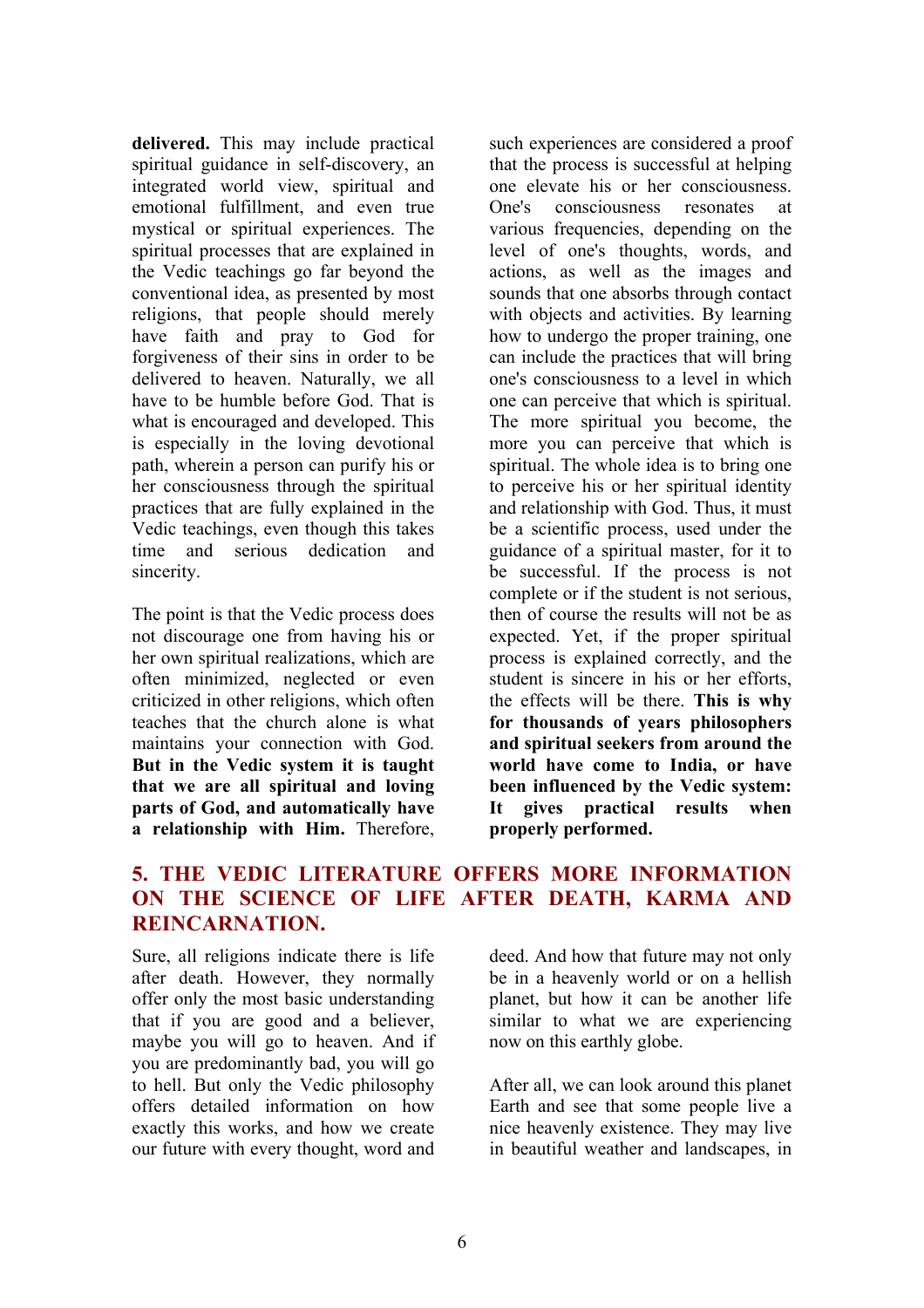pleasant surroundings, and in a lovely house, with plenty of money, etc. While someone else, may live in a country torn by war, with famine and drought all around, dealing with disease and poverty, and so on. Or we can see that even within the same family, someone may be born and become educated, wealthy and accomplished, while a sister or brother may be born blind. deformed, uneducated, and grow to have a hellish life filled with difficulty. Why is there such a difference? The fundamental religions may give only basic answers, like it is the will of God. Yet the Vedic knowledge can go into great details to explain how such occurrences are arranged by nature to provide the necessary facilities for each individual to have what he or she desires and deserves according to their past actions, words and consciousness.

# **6. THE VEDIC PHILOSOPHY OFFERS A MOST COMPLETE UNDERSTANDING OF GOD AND THE SPIRITUAL DIMENSION.**

In all of the religious books one can gather, you will find nowhere else but in the Vedic texts such a complete description of the Supreme Being and the spiritual dimension. Nowhere else is the understanding given that God is an impersonal force (the Brahman effulgence, in which God displays His potency of existence/eternality), as well as Paramatma, the localized incarnation known as the Supersoul in everyone's heart (in which God displays His potency of existence and knowledge), and, ultimately, Bhagavan, the Supreme Personality who creates this world and overlooks all things (in which God displays His potencies of existence, knowledge and pleasure pastimes). Nowhere else is there offered such a complete understanding of all aspects of God, from His impersonal characteristics to His individual and supreme nature.

Nowhere else can you find such details of God's personality, what He looks like, how He lives and sports with His friends, or that He even DOES have friends and sports with them. Nowhere else can you find that God has devotees who play the parts of parents and relatives, but in a perfect spiritual family. Nowhere else but in the Vedic

texts, especially in the likes of the *Bhagavat* and *Vishnu Puranas* or *Mahabharata*, can you see how God takes care of His friends and devotees, how He reveals Himself, how He engages in the most loving pastimes with those who love Him most, or even that you CAN engage in loving pastimes with God. Nowhere else is it explained how God, through His causeless mercy, descends into this world to exhibit His pastimes in order to give us a chance to learn how to become attracted to Him.

Furthermore, nowhere else are there such elaborate explanations of the spiritual world and what goes on there, or how we can truly enter that region, and what the areas are that surround the cosmic creation. Also, nowhere else can you find such detailed descriptions of how the universe was created. Often you will find in a scripture a simple allegory for people to believe that gives only the slightest ideas of how the worlds were created. But in the Vedic literature, there are complex explanations of how and when things took place in order to manifest the universe as we see it now. [My book, "How the Universe was Created," gives these details.]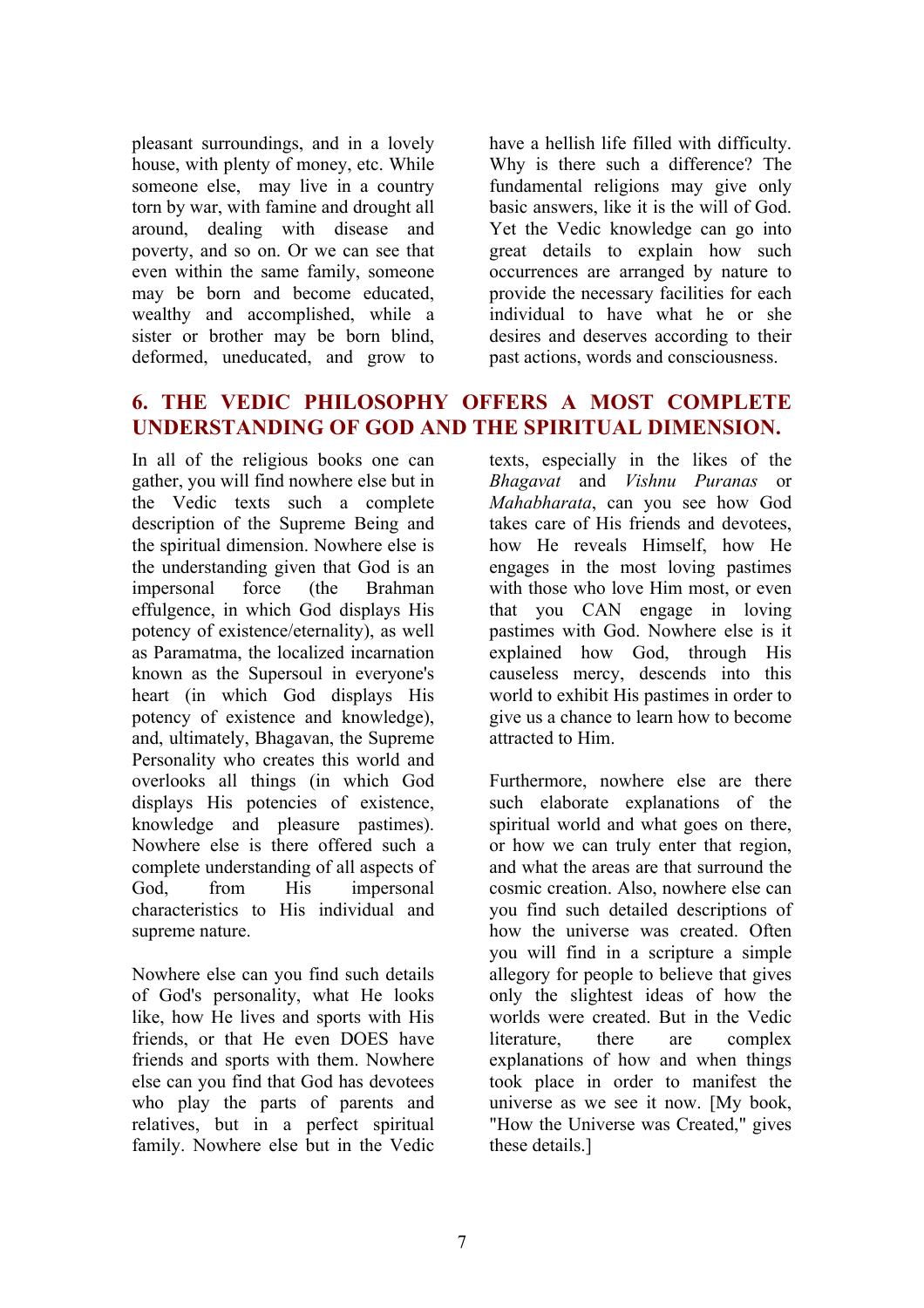For these reasons, anyone of any religion can study the Vedic scripture to add to whatever spiritual understanding they already have. Or if they don't have

any spiritual understandings, then you just found the mother lode, the main vein of spiritual knowledge of which all others are but portions.

#### **7. HINDUISM AND THE VEDIC LITERATURE HAS MANY DIRECT WORDS AND INSTRUCTIONS FROM GOD.**

The Vedic literature is filled with stories and conversations of instruction, and many of those instructions are given directly by God or one of His many incarnations. Other spiritual paths may provide a few commandments that are said to be given by God, or books given by His representatives or prophets. And these certainly can be helpful for the guidance of mankind. However, no where else but in the Vedic scripture do we find such a collection of direct instructions given by Lord Krishna, Lord Vishnu, or the Lord's other forms that direct us in explicit methods of reaching spiritual realizations and perfection.

No where else can you find such lofty and spiritual advice as that related in books like the *Bhagavad-gita*, or the *Bhagavat Purana* and other numerous Vedic texts. No culture or religion has anything that compares, or that go far beyond basic moralistic rules to provide the higher principles of direct spiritual realization. These instructions are a scientific process in which the results are assured to cleanse our minds and purify our hearts, if we sincerely follow the formula. Therein lies the doorway through which we can perceive our own spiritual identity and then the numerous aspects of the Absolute Truth.

# **8. THE VEDIC PATH OFFERS THE MOST LOVING AND BEAUTIFUL FORMS OF GOD.**

Not only does the Vedic literature describes the innumerable aspects of God, but also relates the knowledge of the numerous incarnations and forms of God. In these incarnations He performs innumerable pastimes for multiple purposes. Out of all these, which are completely spiritual in nature, we find such beautiful attributes and forms as Lakshmi and Vishnu, or Sita and Rama and Sri Sri Radha and Krishna as the most sublime. In fact, the forms of Radha and Krishna have been described at length for Their superb qualities and features of incomparable beauty. Plus, the depth of Lord Krishna's loving nature and pastimes with His closest associates is like none found elsewhere.

There is no other culture or spiritual path that has any such knowledge of God, or that can present such loving and beautiful forms of God who displays such deep and nectar-like pastimes and personality. Therefore, the Vedic process offers the deepest insights into the most confidential forms and loving disposition of the Supreme Lord. These pastimes often cannot be understood by those who view the Supreme as an angry and jealous God, as some religions do. They do not know the more sublime nature of spiritual relations with the Supreme because there is no information about it found elsewhere.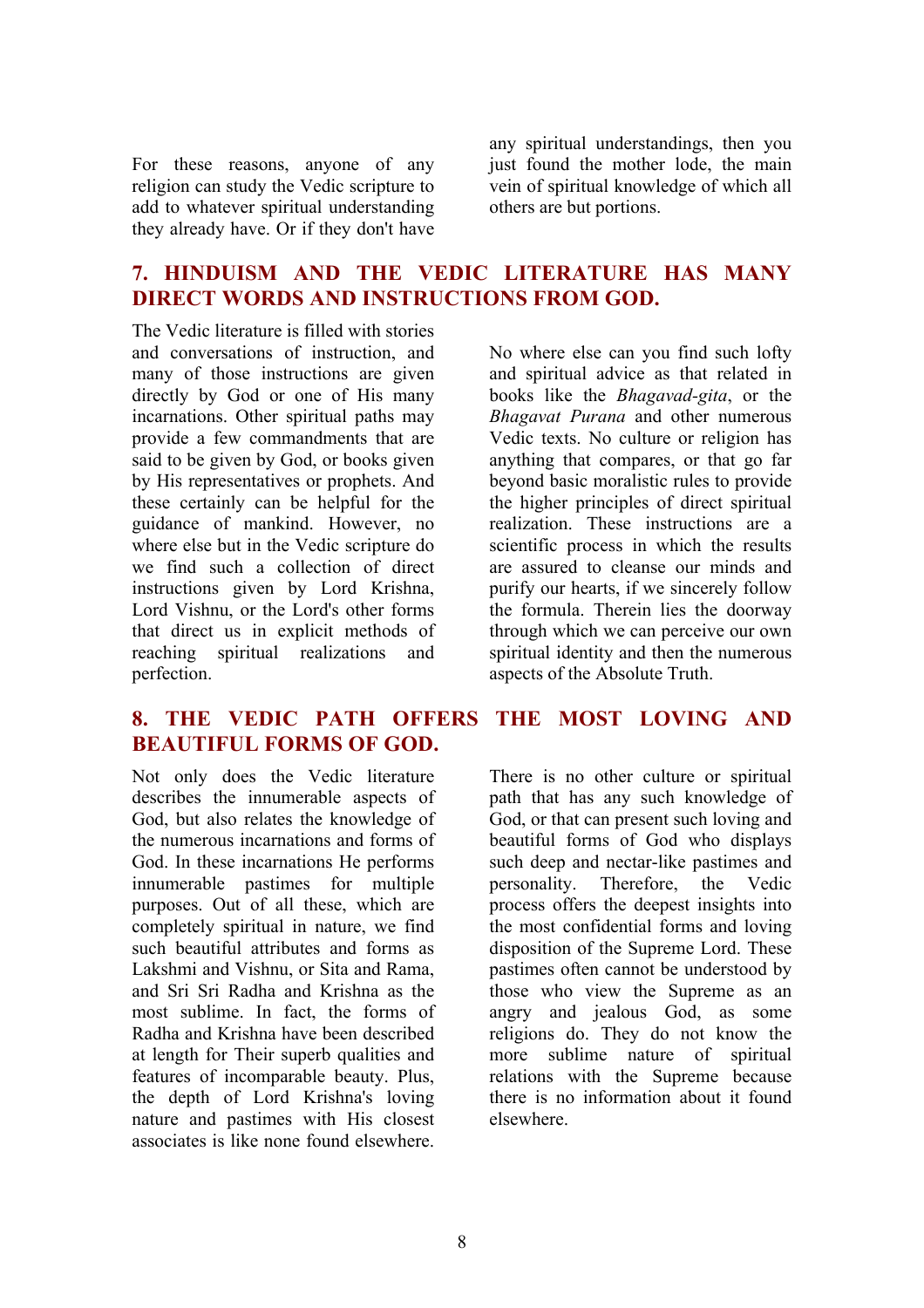# **9. THE VEDIC CULTURE HAS SOME OF THE GREATEST SPIRITUAL TEACHERS AND MASTERS THAT YOU CAN FIND.**

In any of the authorized *sampradayas*, or lines of disciplic succession, you can find greatly learned and fully realized spiritual masters. These lines of gurus and disciples include the Brahma, Sri, Shiva or Kumara *sampradayas*. In these lines, the highest levels of spiritual knowledge have been carefully handed down from person to person, guru to disciple. Therein we have received the blessings and elaborate instructions from such teachers, as well as witnessed their lifestyle and numerous miracles, as some people would call them. The histories and biographies of such saints and teachers show their ability to affect others, and provide examples of how some have entered directly into the

# **10. VEDIC CULTURE OFFERS A MOST DIRECT PATH TO PERSONAL SPIRITUAL REALIZATIONS AND ENLIGHTENMENT.**

The Vedic process, *Sanatana-Dharma*, directly teaches what the spirit soul is and what are your spiritual nature and position. Such teachings are easily found in the *Bhagavad-gita* and other important Vedic scripture. It then provides the system which engages you in the activities that awaken your perception of this. The key is that it prepares your consciousness, through various practices, to operate on higher levels of reality, and ultimately on the spiritual strata. This increases your awareness and allows for the ability to perceive the higher planes of existence that pervade this multidimensional spiritual dimension, or even communed with God on a regular basis.

They are the living proof that the Vedic system and spiritual methodology works for anyone who takes it seriously. Whether one is reaching toward attaining the highest levels of love of God, or simply for *moksha*, liberation, and higher levels of spiritual understanding, the great sages and teachers of the Vedic path have shown how it is indeed possible. They have not only taught by example of what is possible when one attains spiritual perfection in this life, but some have left vast written instructions on how we can do the same. All we have to do is follow in their footsteps.

universe. In this way, the more spiritual you become, the more you can detect that which is spiritual. Through this means of continual development, spiritual life no longer remains a mystery, but becomes a reality to experience. **This is why Lord Krishna says in the** *Bhagavad-gita* **that this spiritual knowledge of the Vedic system is the king of education, the most secret of all secrets, and the perfection of religion because it gives direct perception of the Self, the soul, by realization. It is eternal and joyfully performed.**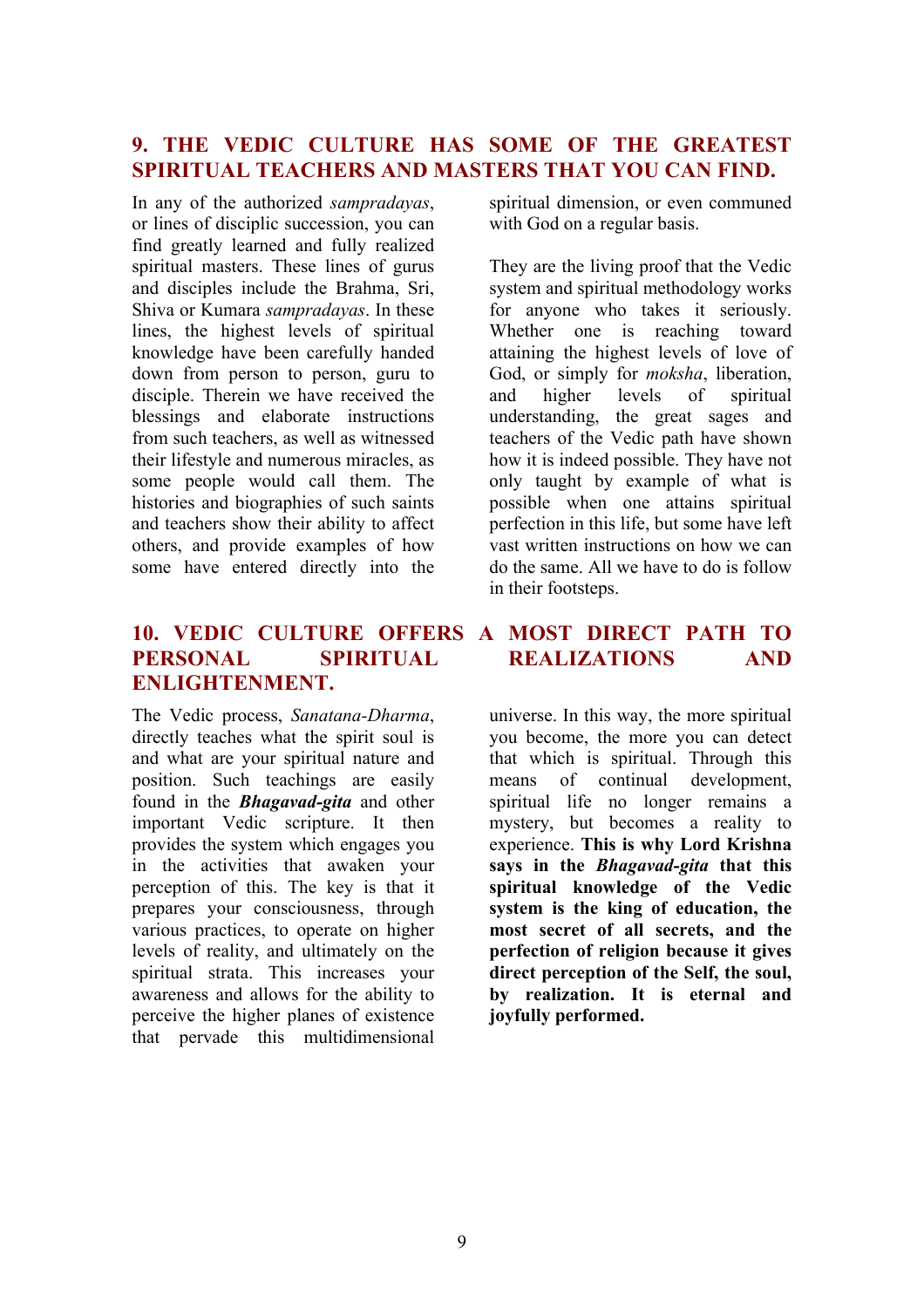# **11. BECAUSE HINDUISM IS ONE OF THE MOST EXPRESSIVE PATHS, IT IS ALSO ONE OF THE MOST EMOTIONALLY FULFILLING.**

There are some religions that make no hesitation about stifling music and other forms of art because they think that it is too sensual. Others simply may not utilize much of it except in songs. However, the ancient Vedic path incorporates many forms of selfexpression. The idea is that it can be used in the service of the Supreme, and, thus, becomes a means for focusing one's attention and consciousness on God. Thus, it becomes a spiritual energy and a tool for expressing and raising one's devotion to the Lord.

Prayer for example, has been an integral part of the Vedic system since time immemorial. The Vedic literature is full of devotional and descriptive mantras, verses and prayers. These are not only utilized in one's daily devotions and meditations, but they are also incorporated into devotional songs. There are all kinds of music within the Vedic culture. Anyone who even begins to listen to the Indian style of music will quickly notice that it is quite different from other forms and is **a complete science by itself**. Not only are there numerous forms of instruments, but also very different styles of music and devotional songs that are used in worship, dance, drama, or in ceremonies.

There are also numerous forms of expressive ritual and ceremony. Many of these are conducted inside the temples, and many are performed outside or in the open allowing for all to participate. Some are only performed by priests while people watch with great enthusiasm.

Many of these ceremonies have also been moved to include dance Such dances often utilize old movements and expressions that have been passed down through many generations, while others are based on the artist's own interpretation of an ancient legend. There are also numerous plays and dramas that involve the stories of the Lord, as taken from the ancient Puranic legends. These are prominently performed over holidays or during festivals. Such plays and dance also use many forms of make up, costumes, and ornaments to better present the emotions, characters, and general performance of the drama. Some of these use a few actors, while others use large acting troupes. There are also numerous festivals in Vedic culture. These vary in expression according to locality, or upon which of God's forms the festival focuses.

Much can also be said about the art work that is found within Vedic culture. There are not only ornaments, jewelry, but also a wide variety of painting styles that are used in the worship and display of the forms and pastimes of the Lord. Painting and sculpture are like sciences unto themselves in the way such artists are trained. Nonetheless, any artist has full opportunity to express his or her devotion to God through this art. Thus, such art and expression becomes a means for one's personal spiritual insights, realizations and enlightenment.

In this way, there are numerous forms of expression that are used in Hinduism, making it one of the most emotionally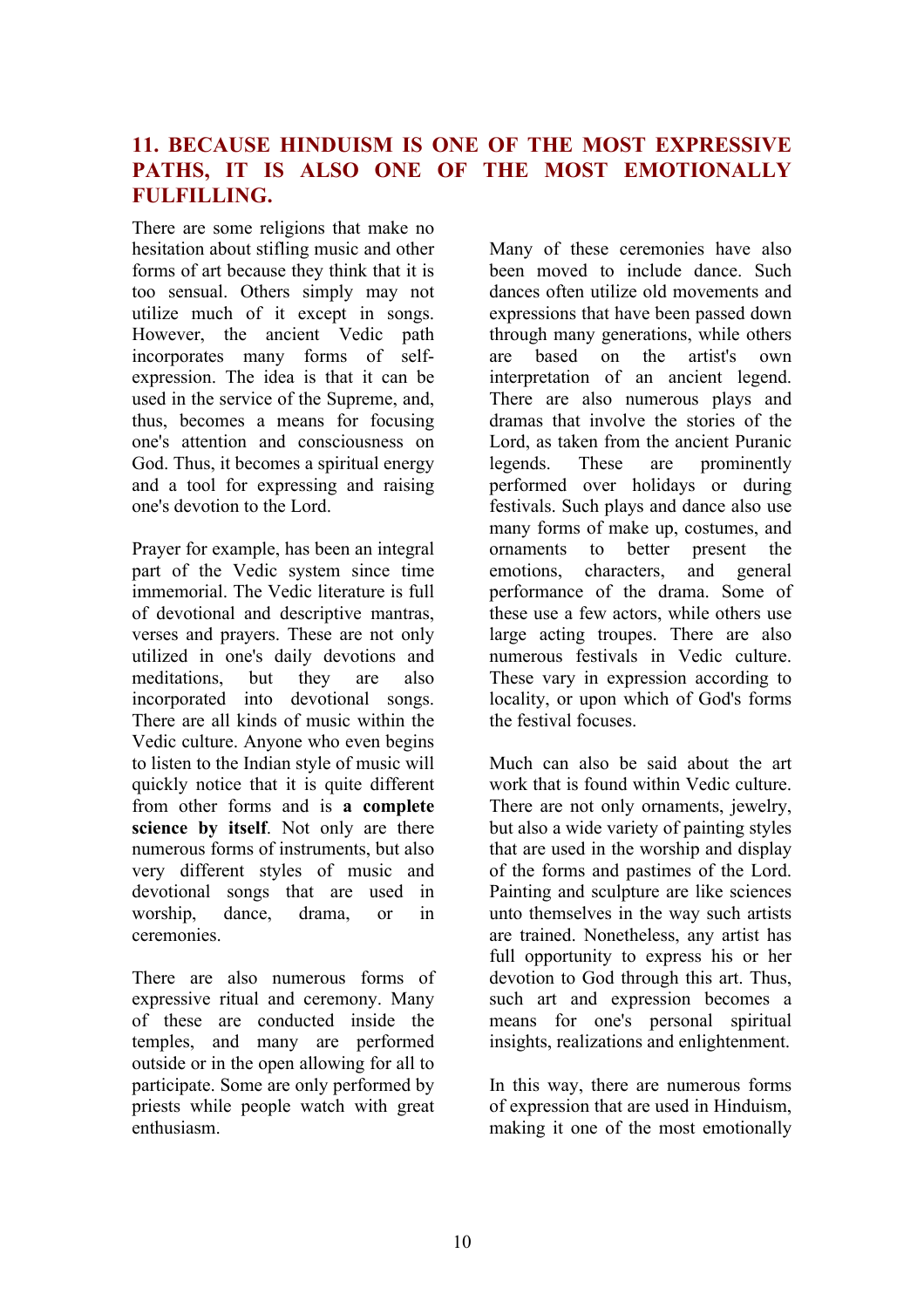rewarding and expressive spiritual paths that you can find.

# **12. HINDUISM, VEDIC CULTURE, OFFERS A SCIENTIFIC WAY OF LIFE, FROM DIET, LIFESTYLE, DAILY SCHEDULE, ETC.**

With all the topics that are covered in the Vedic scripture, it provides the means for a most well-rounded and balanced lifestyle, both materially and spiritually. For example, in regard to meditation, it recommends that the best time to do so is in the early morning during the *brahma-muhurta* hour, which is just before sunrise. Why? Because this is best since it is before the business and noise of the day begins. It is just after getting rest, arising during the time when *satya-guna*, the mode of goodness, is prominent, and before the mind is disturbed by so many thoughts of the day.

Regarding diet, it is recommended that you eat your biggest meal while the fire of digestion is at is peak, which is usually around noon or shortly thereafter. This is also when the sun is at its highest. This helps relieve one from indigestion and associated diseases.

Diet is also further divided not only by different foods at certain times of the day, but also by whether the food is in the mode of goodness (*sattvic*), passion (*rajasic*), or darkness (*tamasic*). Foods in goodness are vegetarian (fruits and vegetables) that promote health, peace of mind, happiness, and enlightenment. Rajasic foods are often based on taste and can be spicy. These lead to mental agitation, passion, and disease. Tamasic foods include those that are old, often of

little taste, stale, of little nutritional value, and can lead to delusion, laziness and sleep. So simply by the study of food one can direct the diet toward a happier and more peaceful life.

In regard to the way to divide one's existence, there are four *ashramas* of life. We are students in the first part of our life, called the *brahmachari ashrama* for men. In the second part of our life most people are married householders, called the *grihastaashrama*. After we have associated with our wife and had children that have grown and married, then it is time to take up the retired order of life, the *vanaprastha- ashrama*, and begin to relieve ourselves of the responsibilities of married life. Then when we are ready, usually before we are too old, it is suggested that we take up the renounced order of life, *sannyasaashrama*, so that we can devote ourselves completely to reaching God after death. In this way, by following these *ashramas*, or orders of life, we not only have a fulfilling material existence, but also reach spiritual perfection so as to not waste this valuable form of human life.

These are just a few examples of how the Vedic recommended lifestyle and science is meant to help one live a balanced existence for happiness and progress both materially and spiritually.

# **13. ANYONE IN ANY POSITION CAN BE A HINDU AND PRACTICE AND BENEFIT FROM THE VEDIC TEACHINGS.**

It does not matter whether one is in a high class or low class position, wealthy

or poor, educated or uneducated, old or young, man or woman, anyone can plug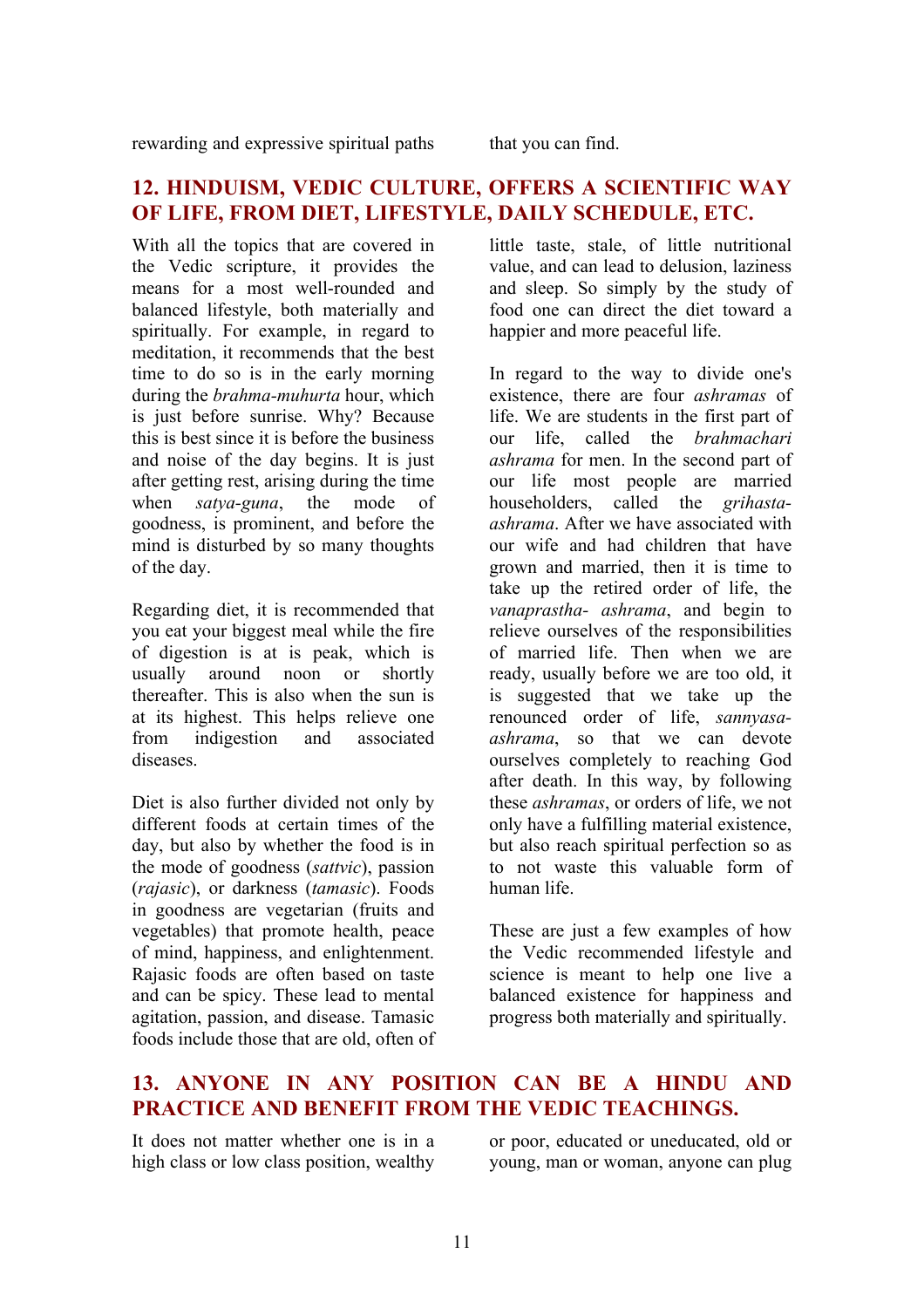into some portion of the Vedic teachings and participate. This will benefit one in any number of ways. If one wants to be healthier, happier, more peaceful, more enlightened spiritually, a person can find that the Vedic path can do this.

It also does not matter whether one is Indian or a Westerner born outside India, one can still adopt the Vedic teachings or incorporate them into his or her life for so many benefits. There are no limitations in the Vedic teachings

regarding who can join in. All that is required is sincerity. Sincerity is the essence of purity. With that one's progress is assured.

*Sanatana-Dharma* **means the eternal nature of the soul. Each and every being is a soul, so this includes everyone. Thus, each person is entitled to participate in this universal process regardless of whatever their temporary position is at present, and make genuine spiritual progress.**

#### **14. THE VEDIC PATH VIEWS ALL RELIGIONS AS TRUTH, OR PORTIONS OF THE ONE TRUTH, AND WAYS OF SALVATION.**

There is no discrimination toward other religions in Hinduism. Hinduism views all authentic religions with a potential to raise the consciousness of its followers to a higher level of understanding God, themselves, and humanity. This is merely one of the beautiful aspects of Hinduism; that it provides the greatest latitude of diversity in the ways of understanding God. That is why you can mix Hindus with anyone, and they can peacefully coexist, just as you presently have Hindus, Buddhists, Jains, Sikhs, and others all living together peacefully. But as soon as you mix those of other religions who are dogmatic in their views, there is trouble. The reason is that there is no room for diversity of thought in such people. They think that in the eyes of God no one else is saved. They think they must "save" everyone by making everyone else just like them. And the way that is done is by converting all others to their own dogmatic beliefs. Thus, they give no credence or understanding toward any religion but their own.

**The world could be a peaceful place if it were not for the constant attempt by various groups to control and** 

**convert. It is on this account that there have been so many years of bloodshed, slaughter and torture to force others to be of only one religion. Such religions cause themselves not to be united with God, but to stand separated from God for not providing the way to see the spiritual nature and Divinity in all beings. Such religions actually create disharmony between man and God because of forcing their followers to focus on our superficial differences rather than our deeper unity and commonality as beings of one common God.**

*In this way,* **Sanatana-Dharma** *is not a religion that stands separate from others. It is not that Hinduism or Vedic culture opposes other spiritual paths. But it represents and provides the means through which anyone can attain the highest spiritual understanding possible. It helps one understand who and what we really are, above and beyond all the superficialities that are often found in the fundamental and materialistic religions. Therefore, once again,*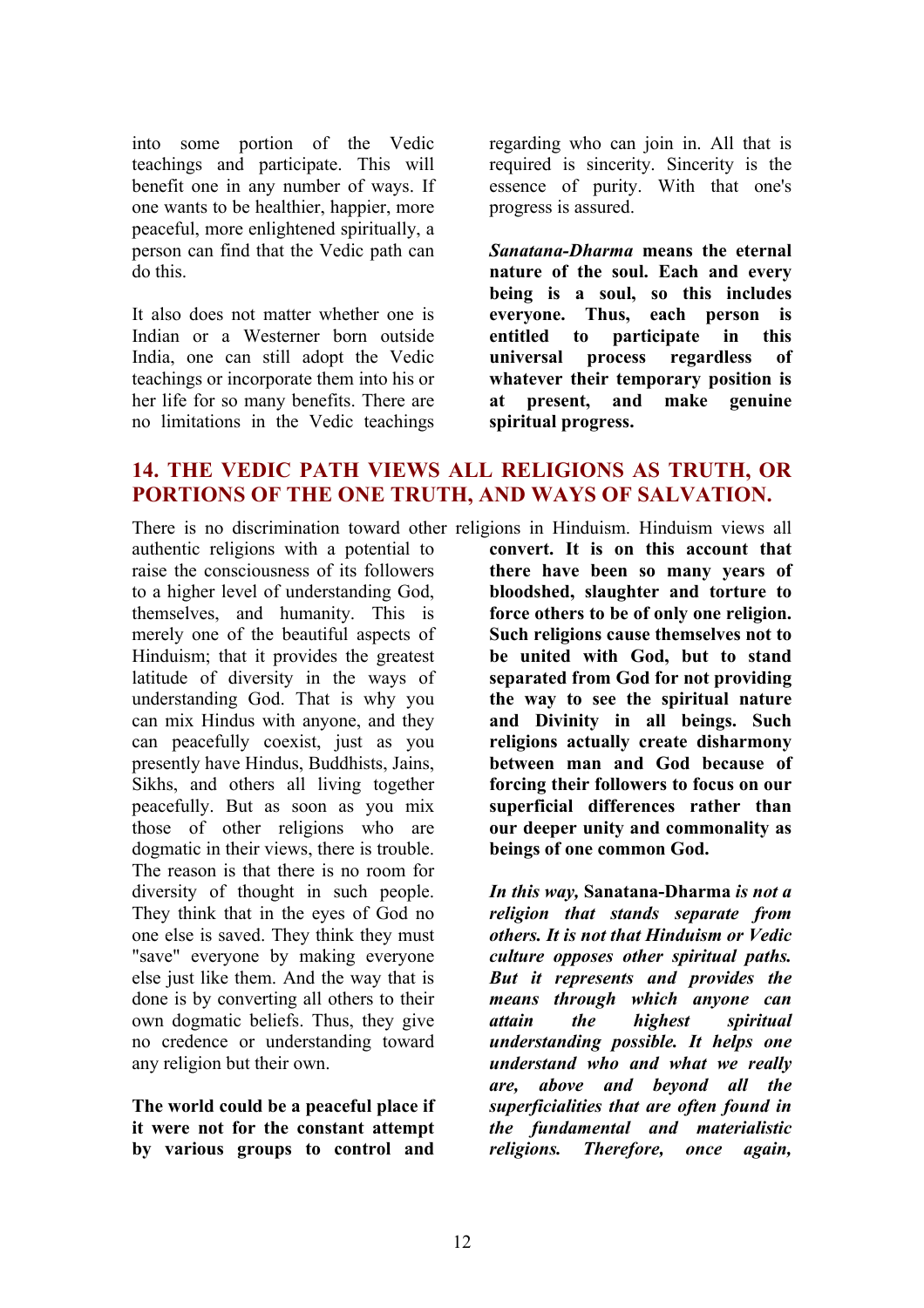*anyone, no matter what religion or culture one may be, can still use the Vedic path to increase his or her overall understanding of him or*  *herself, the universe, and God, and awaken our natural spiritual love for one and all.*

#### **15. HINDUISM, VEDIC CULTURE, DOES NOT PRESENT GOD AS A HINDU, MUSLIM, CHRISTIAN, OR SIKH GOD.**

Since Vedic culture is universal in nature, it does not present a God in a regional theme, or belonging to a "chosen" people. Nor do we find God in the Vedic understanding to prefer a certain people. What you do find is a God who is loving to one and all, and especially to His devotees. What we find is a God who rewards one's love with love, according to their surrender and loving mood, regardless of region, race, or even species.

It is this sort of God who is truly

universal, and not subject to regional ties or local constrictions, but who extends Himself to one and all. It is this kind of God who is found in any and all religions, the understanding of Whom is limited only by the lack of knowledge within any particular religion or people. If all such people could expand their awareness of the greatness of God, then surely such mature persons would see the same God everywhere, in all religions. This fullness of awareness would lead to God as we know Him as described in the Vedic scripture.

# **16. THIS IS WHY HINDUS, THE FOLLOWERS OF THE VEDIC PATH, CAN LIVE PEACEFULLY WITH THOSE OF OTHER RELIGIONS.**

Since Hindus in general, and those with a mature understanding of God as mentioned in the previous point, are more aware of the many different aspects of God, and see the same God in all religions, there is no friction between them and those of other distinct faiths. They can live peacefully with others without the need to feel that everyone else is doomed to hell, or must be converted to be "saved." Hindus recognize the same God though worshiped in many ways. Thus, what is the difficulty? There is no problem. This is true of sincere worshipers of any religion. A sincere and mature Christian can easily get along with a sincere Hindu, who can easily get along with a sincere and mature Muslim, who can get along with a sincere Sikh, Buddhist, and so on.

This is quite different from those fundamental people who label God according to their faith, or who become defensive when apparent differences arise. This is what causes superficial distinctions and designations that grow into religious differences that for a spiritually mature person do not exist. It is only a lack of spiritual and Godly awareness and understanding that keep people pointing fingers at each other and from cooperating and respecting each other. A true religionist can easily recognize another's devotion to God without getting caught up in what may seem to be external differences. It is the essence of spiritual life that matters. That is our focus.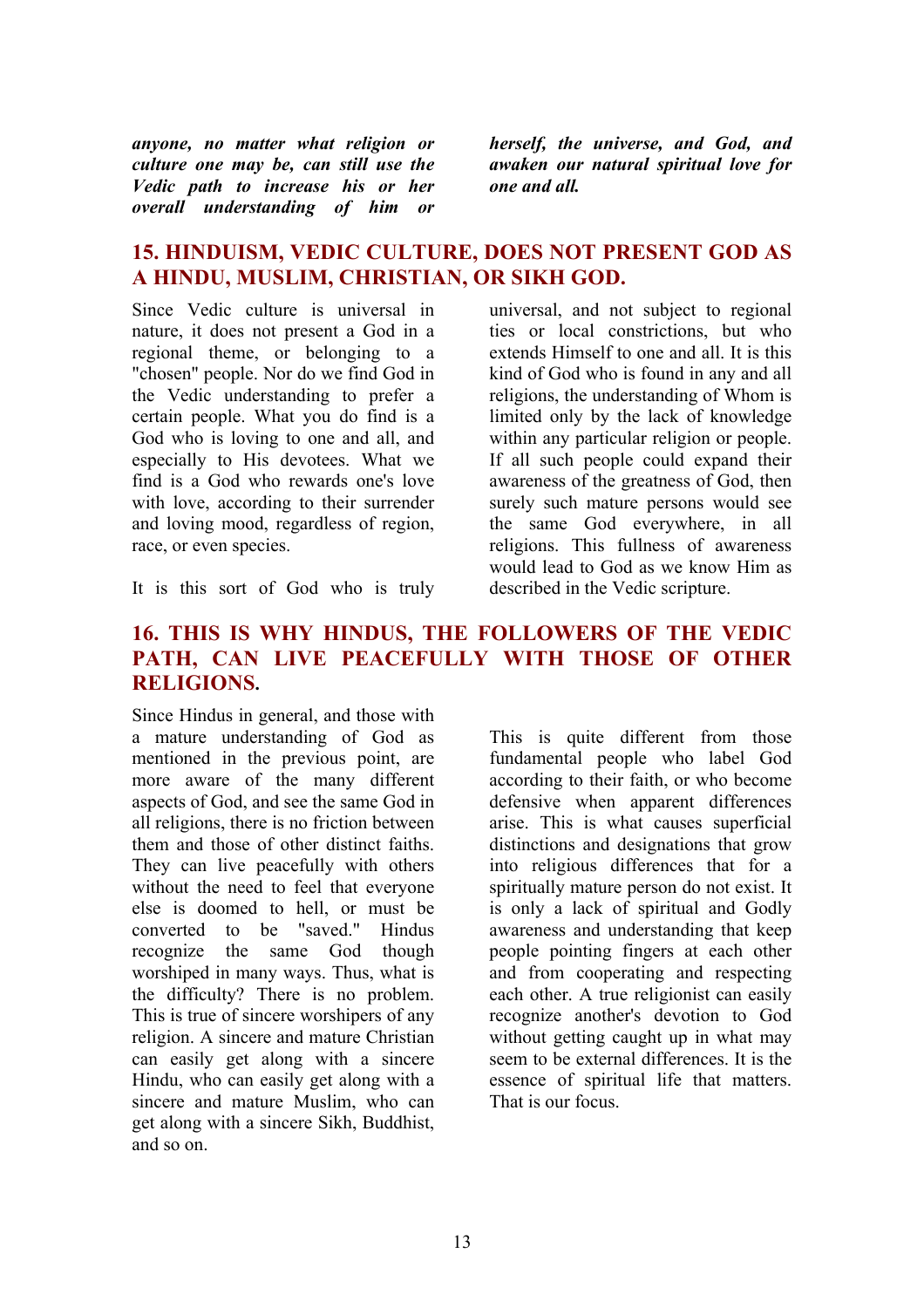# **17. HINDUISM HAS NO CONCEPT OF JIHAD, HOLY WARS, CRUSADES, OR MARTYRDOM ON ITS BEHALF.**

Unlike other religions that tend to be extremists or exceptionally dogmatic in its views, Hinduism, or Vedic culture, has no concepts that relate to being a martyr, as found in Christianity, or the Islamic jihad. These are not ideas that make much sense to the Hindu. Why? Because for Hindus spiritual life is not about fighting others for the supremacy of one religion over another. Hinduism treats all religions with respect because it has its own sense of security and strength in its approach to God, which is the hallmark of a mature spiritual path. Religion and any spiritual process is to help an individual better understand who he is and what is his or her relation to God, and what is his purpose in the universe. If a person is truly trying to progress in this way, then of what purpose is there in participating in a holy war, or to die becoming a martyr for a cause fighting against another religion? This is not the purpose of any spiritual path. This is why there is not much discussion in the Vedic literature to demean other religions, nor is there any campaign against any so-called "false gods" as you find in the more rigid or dogmatic religions.

The reason for this is not that Hinduism is not interested in "saving" people. The reason is that the Vedic culture allows anyone the freedom to undergo whatever may be necessary for their own spiritual development and particular realizations. The Vedic literature, if studied to its fullest depths, supplies all a person needs in order to understand the highest levels of spiritual Truth. Nonetheless, if a person still has different avenues to investigate in spiritual matters, the Vedic culture allows that person to do so, even if the person may risk undergoing a slow process to the highest levels of spiritual realizations. This is a personal choice for everyone. Therefore, forceful conversions or tyrannical religious rule or competition amongst religions make no sense to the Hindu. What makes sense is the freedom for each individual to reach an appreciation of everyone being a spiritual being, all going back to God, but at their own pace. Nonetheless, the Vedic spiritual teachers always try to encourage everyone toward the best use of their time and energies in their spiritual pursuits. That is how people are guided in the Vedic culture, as opposed to forceful conversions or dogmatic regulations.

Religions that view other spiritual paths as competitors will never understand the Vedic path, which is more open. They will only hold on to their fear that makes them think that only their way is the right way, and all other paths lead to hell, as if they need some reassurance that they are correct. Hinduism does not have such fear of being wrong. Followers of the Vedic path acquire their own spiritual realizations that assure them of their own progress. That is the sign of real spiritual advancement when the change of consciousness is directly perceived. That is the difference between the Vedic path and the more fundamental and fear-based religions that depend on mere blind faith in the process, without experiencing any perceptive results in one's change of awareness and consciousness.

For Christianity, only when they accept the value of other religions, and the right of others to follow the creeds and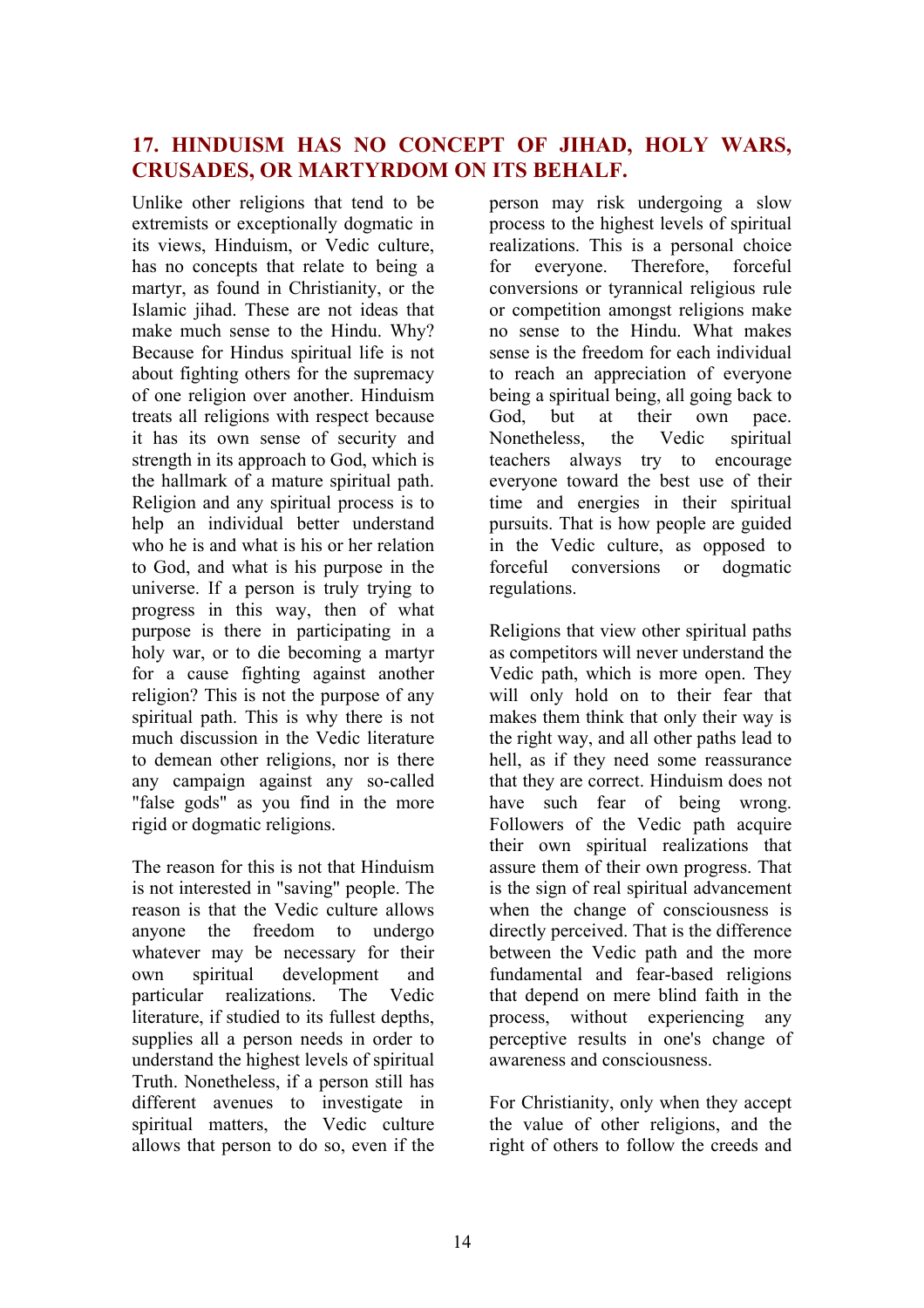processes of their choice, can the universal love as taught by Jesus Christ truly illuminate from their churches and pulpits. Then they can get along with those of other religions without the condemnation that all others are going to hell. After all, no truly loving God

# **18. FOLLOWERS OF VEDIC PHILOSOPHY DO NOT TARGET OTHERS FOR CONVERSION.**

of God.

Hindus do not take it upon themselves to convert others to Hinduism. They never target a certain religion or faith to be subject to their criticism or attempts to be converted to Hinduism. They feel that the focus of any spiritual path should be on God, not on making or accumulating converts like some network marketing scheme that counts profits in terms of the quantity of followers it has. The effort should be in giving high quality spiritual education and, thus, by purity, inspire others to go toward God. Therefore, they have no motive to spread hate or lies or discord amongst any other community or religion. On the other hand, it is seen that Christians often view Hindus as pagans or heathens, meaning, in essence, that they are Godless and doomed to hell, and must accept God in the form of Christianity in order to be "saved." Muslims also view Hindus as idolaters or polytheists, and thus damned per the descriptions of the Koran, or so they say. Yet, Hindus are free from any such doctrine or attitude toward Islam or Christianity. Nonetheless, when Hindus begin to react to this constant criticism of their religion by such dogmatists, it is primarily an angry backlash and a defense of their culture rather than an attempt to start friction or trouble with those of other faiths.

**After all, how long can Hindus continue to be as tolerant as they have been toward those of other religions who are so aggressive in their attempts to make converts and who take advantage of this tolerant attitude? It should be expected that sooner or later Hindus will no longer tolerate this never ending bombardment of propaganda against Hinduism that is used to sway more people toward misunderstanding what Hinduism or Vedic culture is in an effort to make converts.**

will cast His children into an eternal hell without the chance of correcting themselves. Therefore, the Vedic culture offers a deeper understanding of the true loving nature of God than the religions that are merely based on fear

We should point out that real Hinduism, Vedic culture, is a most broad-minded and gentle way of life, and is not interested in campaigning for making converts. It is not part of the Hindu values to indulge in violence. Hinduism lets anyone choose the path they wish to take. However, we will find more and more cases where Hindus will speak out and react against the deliberate use of lies and demeaning propaganda that is used to spread strong misunderstandings of what the Vedic path really is. If missionaries of other religions are purposely creating harm to Hinduism, then the Hindus have the right to protect themselves and their culture. In India we find that such tensions often take place in the tribal areas more than in the urban areas where access to legal ramifications is easier, and where there is greater scrutiny of public pressure.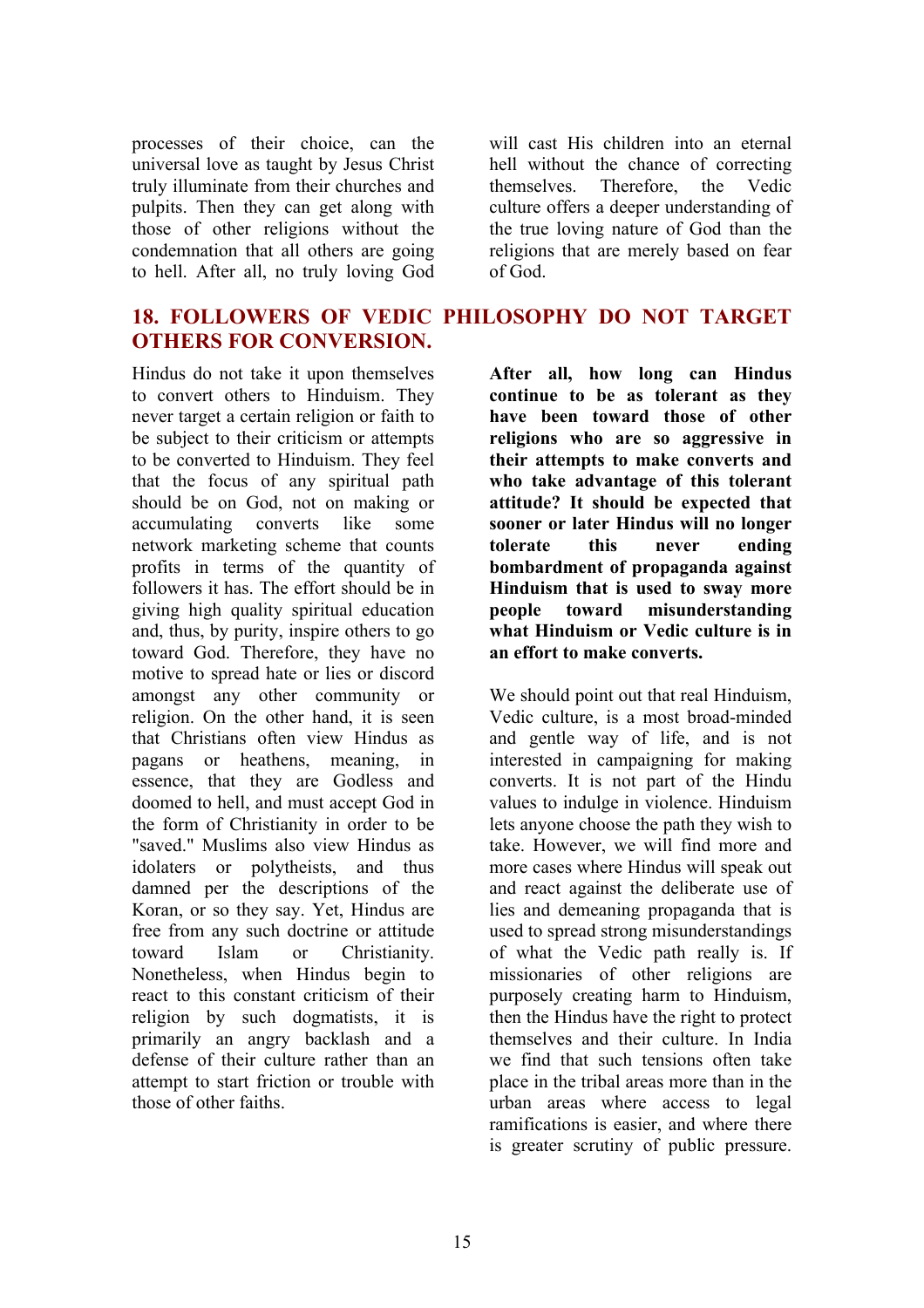Ultimately, there would be peace among all religions in India and elsewhere if there was not the constant attempt by

certain faiths who continually campaign to convert others to their way of worship.

# **19. HINDUISM ACCEPTS THAT EVERYONE HAS THE RIGHT TO CHOOSE ONE'S OWN PATH TO ENLIGHTENMENT OR SALVATION.**

An example of this is the Kumbha Mela festival, which recently took place in Allahabad in January, 2001. There were more than 71 million people attending through its duration, and 5,000 different *ashramas* or schools of philosophy at the festival, all with similarities with one another, yet with particular distinctions as well. Yet, they all got along and cooperated and respected each other in their participation of this holy festival. You cannot find such a huge gathering amongst those of any other religion.

There are different sects in Islam, and many different denominations in Christianity, all with their differences and criticisms of each other. So much so that wars between two major sects in Christianity (Catholics and Protestants) have been killing each other for hundreds of years. They are highly critical of each other and also get upset when one makes converts from the other side, even though both are Christian paths. However, you will never find this within the ranks and genuine schools of Vedic culture

#### **20. HINDUISM OFFERS A UNIVERSAL GOD AND CONSCIOUSNESS, BEYOND A MERE LOCAL TRADITION.**

Often you find a religion based on the history, background and needs or development of a regional people. But in the Vedic culture we find a universal history not only involving the people of India, but other areas of the world, as well as other planets and different dimensions of the universe. Thus the spiritual teachings that the Vedic philosophy provides are universal, for all living beings.

.

**The Vedic path is not based on blind faith in a regional understanding of God, or the history of a particular people. It is based on the understanding that Vedic philosophy is a part of the natural laws that exist throughout the creation. Thus, they are universal laws and principles that are applicable to all. By following these natural principles, as outlined** 

**in the ancient Vedic texts, one can acquire a higher level of understanding and consciousness in which a person can directly perceive the spiritual nature of everyone and all that exists. Through this means, a person can perceive his or her own spiritual identity, and one's unity with all of creation. Therefore, the Vedic philosophy is a universal approach.**

The Vedic doctrine also is beyond merely using and basing its outlook on locality. It is not merely Indian. Even though many of the events, such as those found in the *Mahabharata* and the *Puranas*, took place in India, and numerous Vedic personalities and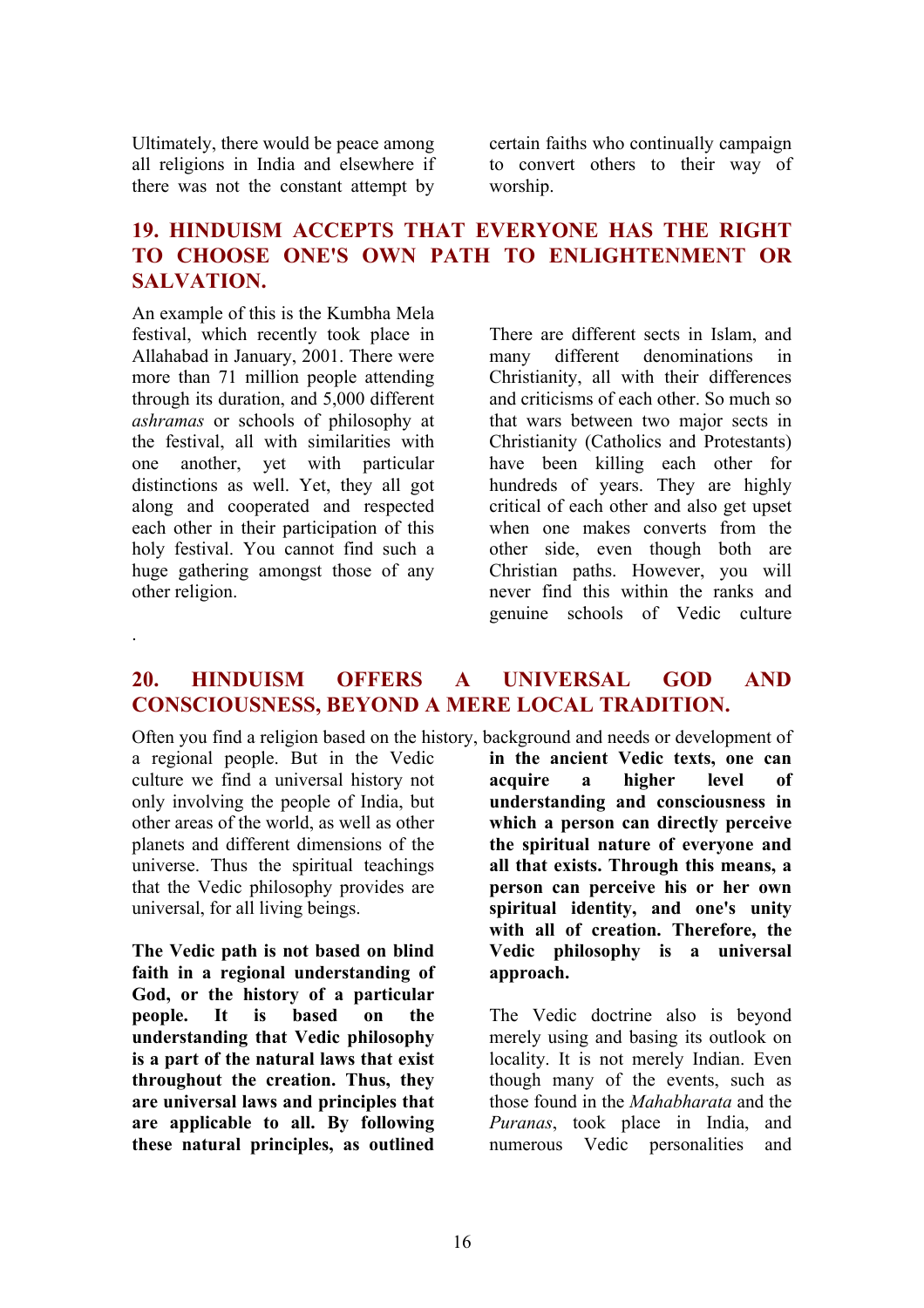incarnations of God had pastimes in India or live there, many of it's concerns spread outside India, and even to other planets. However**, the teachings and philosophy are based on the science of the soul, which includes us all. Therefore, this knowledge of the soul is not limited to a particular region or locality. It is universal.**

This also goes with knowledge of God. The Vedic outlook explains that God is not God for a particular region or area. Or that the people of a certain area must conform to a particular code of conduct or worship. God is not a Jewish God who chooses a special people to be His own. You will not find that in the Vedic tradition. In the Vedic texts you will find God who is a loving God, concerned with everyone, and not just humans, but those on other planets, those existing in the bodies of other species, even those in other universes. It doesn't matter where you are, or in what body you exist. God is concerned for you and wants you to know that, which is why He appears in this world and sends so many messengers all over the universe.

Furthermore, Hinduism is not based solely on one personality or teacher. It is not like Catholicism which has one pope who is said to be the sole authority over all other Catholics who must obey

the dictates of this one man. Hinduism can and does accept the teachings of numerous spiritual guides. Even if a person is initiated by a particular spiritual teacher or guru, it is often seen that the disciples, once having clearly understood the teachings of their own master, may also consider the teachings of other advanced devotees or masters in their *sampradaya*, or disciplic line of authorities. In fact, it is recommended that to be sure of following the spiritual path correctly, any instructions should be compared to a system of checks and balances. These are guru (the spiritual master), *sadhu* (other spiritual authorities), and *Shastra* (the instructions in the Vedic texts). If these all line up with the same instruction, then there is no problem. If any one of them differs, then it should be investigated as to the reason why. If something is off track or not correct, then it should be adjusted. This is how one can always be sure that he or she is following the proper spiritual methods without going too far the wrong way, or without being misguided by a guru who may not be as pure or advanced as people may think. Thus, the Vedic system again provides a means for assuring yourself of the authority and potency of the method and teacher you accept.

# **21. HINDUISM PROMOTES SEEING GOD IN ALL LIVING BEINGS.**

Without a doubt, the Vedic scripture provides descriptions and narrations meant to help one increase his or her awareness of God in all beings. Anyone who studies the essential Vedic texts will soon see a difference in his or her recognition of how God is within everyone, accompanying the *jivatma*

(individual soul) as the *paramatma* (Supersoul). You will never find anywhere else the information on the Supersoul as we find in the Vedic texts. This information helps us see the Divinity within all living beings and how everyone is a part of the Supreme in spiritual quality. Such an awareness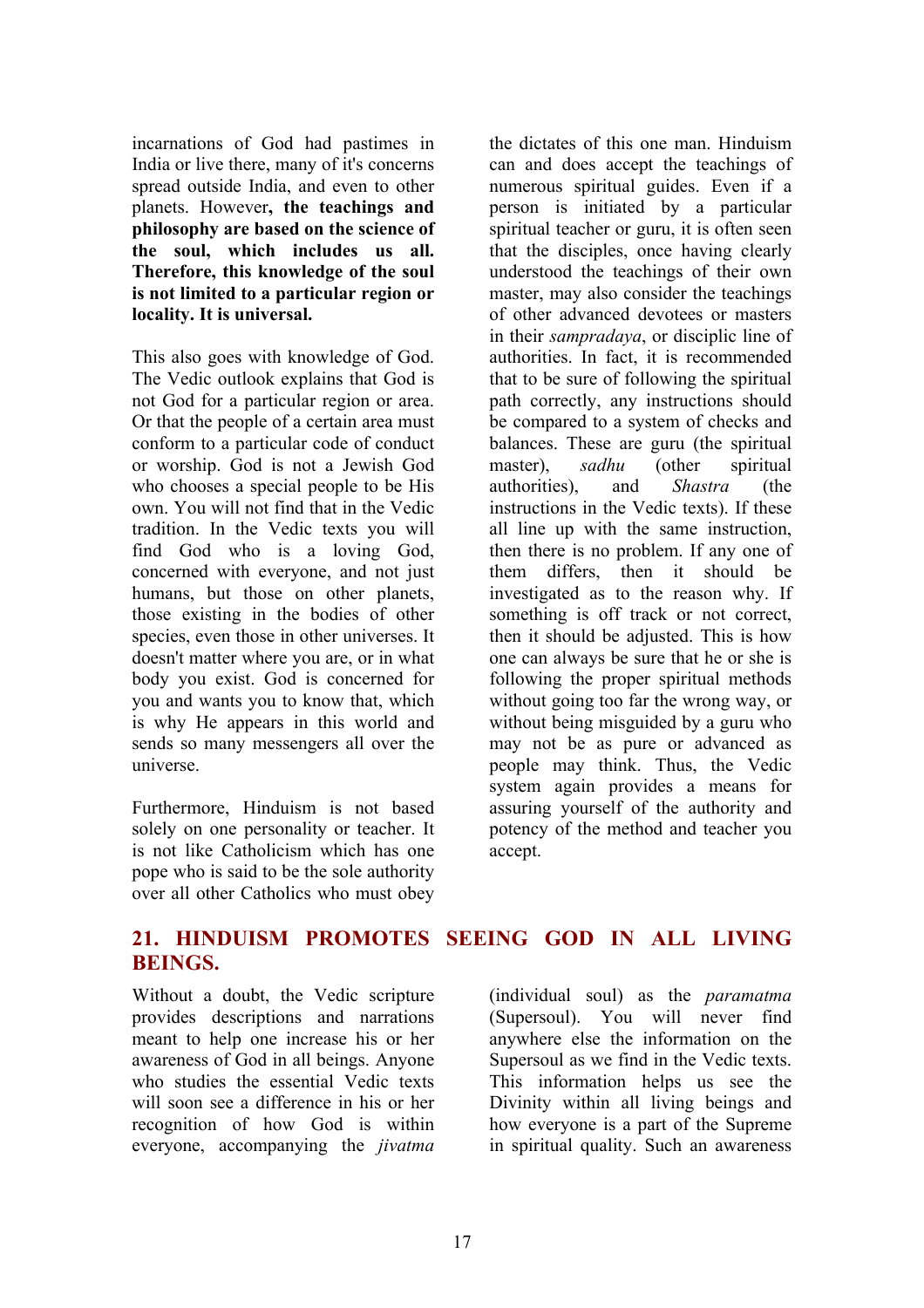and perception will naturally increase our respect and concern for all living creatures. We will realize that all life is sacred. We will more clearly understand

how our love for God will be exhibited by how much we care and cooperate with others.

# **22. IN HINDUISM YOU CAN ASK ALL THE QUESTIONS YOU WANT WITHOUT BEING CONSIDERED A BLASPHEMER OR A DOUBTING PERSON.**

This is something that many of us do not think about. However, in some religions you cannot even ask too many questions without your own faith being called into consideration. In some religions, if you ask too many questions it is thought to be challenging, which means that you doubt the religion. While in Hinduism you can ask all the questions you want because it is considered a part of one's spiritual process of understanding.

Much of the Vedic literature was written in a question and answer process between student and teacher. Thus, therein we find hundreds of thousands of questions and answers, all of which .

deal with innumerable topics or various views of understanding and describing the Absolute Truth and the means to perceive it. Having your questions answered is a natural way to increase your spiritual understanding and faith, and eradicate your doubts. However, in some religions asking too many questions is taboo, or improper, partly because it can reveal how little is really understood in a fundamental or elementary religion, and how they still expect blind faith to be the major qualification of their followers. Thus, genuine spiritual understanding in such religions is not increased unless the people look elsewhere for fuller answers to the deeper questions

# **23. HINDUISM IS LIKE THE MILLION DOLLAR CULTURE.**

The reason why the Vedic philosophy is the million dollar culture is because just as when a millionaire automatically has all his ten dollar problems solved, so one who follows the Vedic philosophy has all his ten dollar questions answered. There are so many cultures and religions in the world, all of which may offer basic moralistic rules if not higher spiritual knowledge. But such paths often deal only with the ten dollar questions, and sometimes with difficulty. The Vedic system, however, goes much more deeply into dealing with more advanced levels of spiritual understanding. Thus, it is like the million dollar philosophy which, because of its depth of awareness and

insight, already incorporates all these 10 dollar questions. In this way, it is not necessary to be distracted by 10 dollar religions or philosophies when you already have one worth a million dollars as we find in the Vedic knowledge.

As a Hindu, we do not need to be saved from what is already saving us, from what is already delivering us to a higher level of consciousness, a higher level of spiritual understanding. All we have to do is go deeper into the Vedic path, the Vedic literature, the Vedic system. That will do more for us than comparing Hinduism with other religions, or considering how some other religion will provide us with better material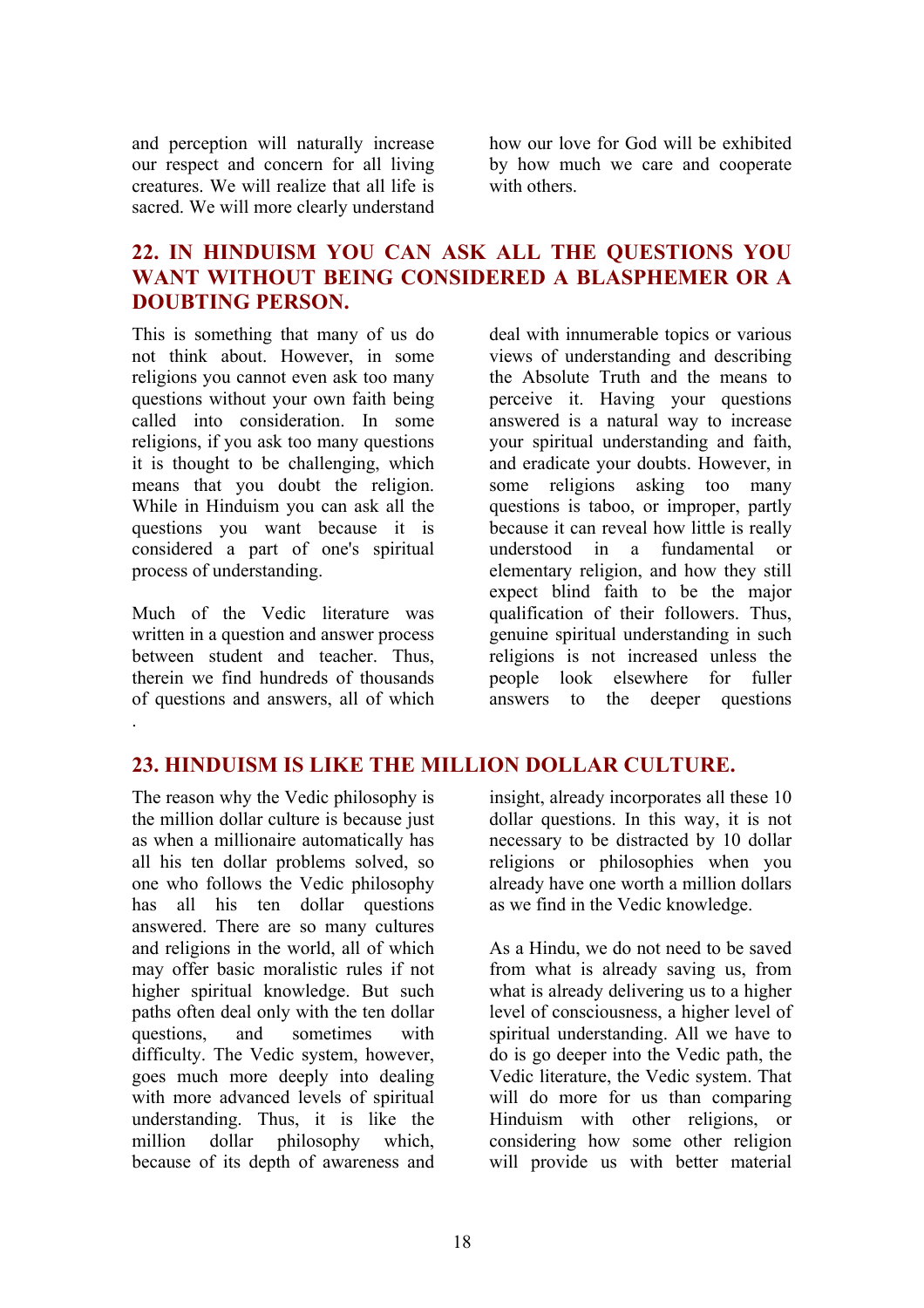facility or something, while placing God as secondary.

# **24. THE VEDIC PROCESS OFFERS THE EASIEST PATH BACK TO GOD.**

Of course, this point may seem like it is merely a matter of opinion, but if we analyze

things we can see that the Vedic system can be very easy and trouble free. It is merely a matter of love. That is the main thing.

Love is the most natural emotional need and longing any of us have. Simply dovetailing and realigning our love toward God is the easiest process for spiritual development. All religions explain this. However, the most personal aspects of the Vedic teachings go into the greatest details of how to develop this loving tendency toward God, and how such an eternal loving relationship with the Supreme Being is manifested and maintained. The Vedic descriptions of the pastimes of the Supreme Lord are like none found anywhere else, along with explanations of His friends and relatives, His personality, His dress and appearance, and so much more, all of which are provided to invoke our loving attraction

to this Supreme object of our affection. The easiest part of the Vedic system that helps us accomplish this is through the process of *bhakti-yoga* (the yoga of awakening our loving devotion to God) and *harinam* (associating with God through the chanting of the Lord's holy names). It has been shown many times, and by many great sages, and through the instructions in the Vedic scripture, that our natural and continuous loving propensity, when directed toward God, is not only the means but also the end of the path. Such love becomes the impetus to always think of God, which is the easiest and most constant form of meditation. This is what purifies our heart, delivering us to the freedom from the cycles of repeated birth and death, and to our eternal home in the spiritual sky. The spiritual world is that place wherein our natural spiritual love can manifest to its fullest and most unlimited degree.

# **25. HINDUISM ADVOCATES A UNIVERSAL RATHER THAN A SELF-CENTERED CONSCIOUSNESS.**

As explained earlier, the Vedic philosophy is a universal philosophy. It asserts that every individual is a part of the universe and in microcosm represents the macrocosm. A thorough study of Vedic astronomy will reveal that the universal form is also inside our body, and that the body represents the cosmos in miniature. In such a light, it can also be understood that man cannot be separate from family, society, country, or the universe itself. In other words, he or she is a multidimensional being who is connected in many ways to the multidimensional universe. A

universal consciousness means that we perceive this connection, and how we are related to each and every being in some way. Therefore, our actions are connected to those around us, even to the plants and animals. Thus, it is recommended that we act as proper caretakers of all other living entities so that we do not do anything that will wrongly effect or create harm, even unknowingly, to others, which would only be reflected back on ourselves. Therefore, whatever we do will have a direct or no less than subtle effect on all and everything around us. This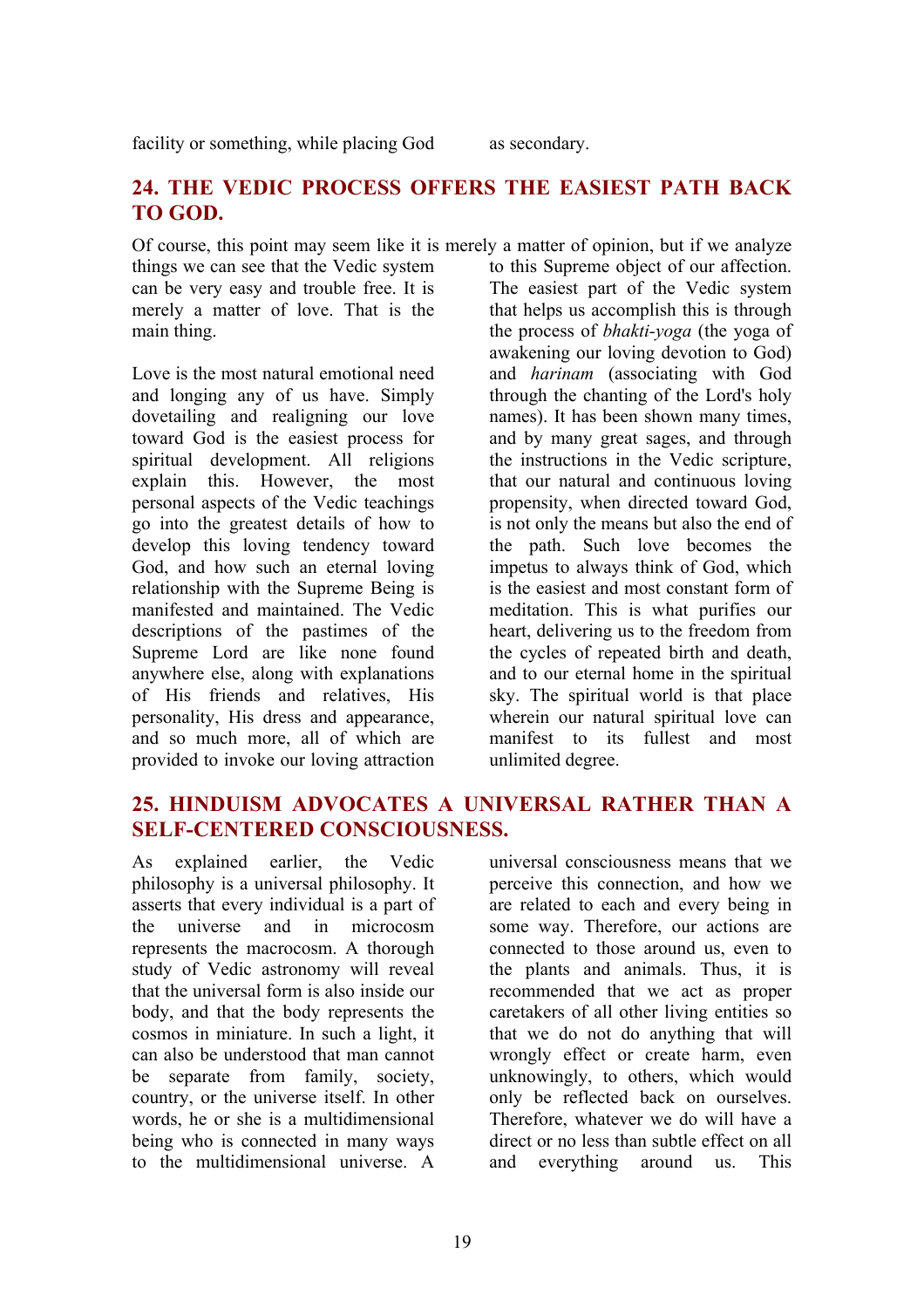understanding also promotes the fact that we need to remember that we are all stewards and caretakers of the planet, the land, each other, and all creatures.

In Western countries people are brought up in the idea of consumerism. This is the basis in which people tend to think of themselves and their own happiness

first. In Vedic society, people are raised to see things differently*, to see that everyone shares in the results of other's actions, and that everyone shares in looking after the needs of others before considering one's own. However, this is not as noticeable as it used to be due to the people falling away from the Vedic system and being more attracted to the principle of consumerism of the West.*

# **26. HINDUISM PROMOTES THE CAUSE OF REAL CARE AND CONCERN FOR OTHERS.**

By understanding our spiritual nature, and being able to perceive that nature in all other living beings, we naturally care for and are concerned about all others. This does not only mean the material benefits, such as making sure the hungry are fed, or the poor are clothed. But this also extends to the care for the soul. Naturally, it can be difficult to take care of the material or bodily needs of all other living beings. However, the point is that as long as we have these material bodies, there will be a constant drive to care for the problems that our material body will create for us. Therefore, by giving everyone the chance to advance spiritually can also help each person to solve this problem. Once a person has made enough spiritual advancement that they no longer need a material body and become free from any continued rounds of birth and death, then all such problems will naturally be solved. This is the true care and concern of the Vedic system.

Some people may nonetheless criticize Hinduism for what appears to be the issue of the untouchability of the low castes, the disrespect for widows, poverty, etc. However, these issues are not so much the problem or product of the Vedic system in as much as they are social issues that have developed

because of society falling away from the Vedic path. To explain briefly, the caste system as we see it today is a perverted remnant from the *varnashrama* system of the Vedic culture. *Varna* is a legitimate Vedic system by which a person is recommended for a type of work and social service according to his or her mental and intellectual caliber, ability and tendencies. Thus, if a person showed a proclivity for study and religious pursuits, then he may be trained to be a Brahmin. If he exhibited a talent for business, then he may be trained to be a Vaishya. A child of feeble intellect that preferred performing menial tasks would then be trained in the ways of serving those in the higher *varnas*, as a Sudra. Nonetheless, his dignity was preserved and he had full rights as any other person.

However, the caste system we see today is that if you are born in the family of a Brahmin, then you are accepted to be a Brahmin. And if you are born in a Sudra family, then that is where you remain. Thus, through the years, the higher castes have shown an attitude of exclusivity above the lower castes. There is no justification for this, since it is clearly taught in the Vedic literature, such as the *Bhagavad-gita* and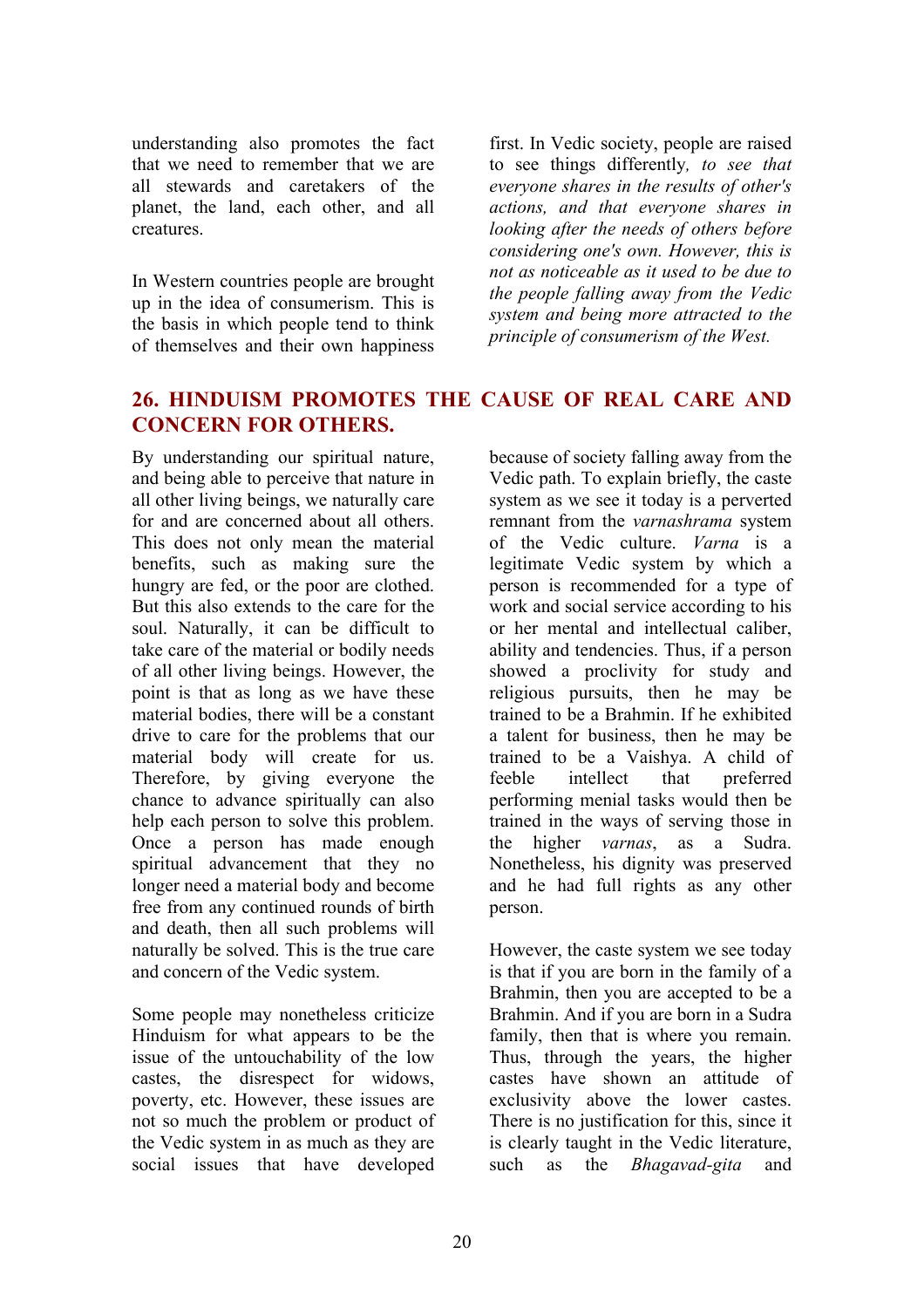*Bhagavat Purana* that everyone is born in ignorance. Thus, everyone is at first a Sudra until it is determined what mental or intellectual tendencies and abilities a person has. Only then may it be determined what *varna* or caste a person is likely to belong. In other words, just by being born in the family of a doctor does not mean that you are automatically a doctor. You must be trained, tested and qualified. If you do not become qualified, then you are no doctor, but must be something else. Similarly, if you are born in a Brahmin family, but go out smoking, drinking, eating meat, etc., then you are no Brahmin, but you actually have a lowcaste mentality. Furthermore, in the true Vedic *varnashrama* system, even if you were born in a low-caste family, if you

exhibited good intellectual ability, then you were not forced to remain in the low-caste category. You could be trained for other purposes and skills.

These problems would all be resolved if people would actually study more seriously the Vedic literature and regain the spiritual standards that more strictly follow the Vedic path. Then there would certainly be more of the genuine care and concern that the Vedic system promotes. This would naturally be there if we all saw each other as spiritual beings but merely in different types of bodies. With this sort of spiritual perception, we all lose sight of the materialistic distinctions between us and easily become more loving, caring, and cooperative with everyone.

# **27. WITH OR WITHOUT A CHURCH OR INSTITUTION, HINDUISM SHOWS AND ESTABLISHES THAT EVERYONE HAS A PERSONAL AND INDEPENDENT RELATIONSHIP WITH GOD, WHICH ONLY NEEDS TO BE REAWAKENED.**

This is an important point. There are other religions that teach that your only connection with God is through the church, or the institution, without which you are excommunicated or eternally damned. Unlike this, the Vedic system teaches that everyone is a spiritual being, and, thus, automatically a part of a loving God with an eternal relationship with Him. This relationship only has to be reawakened, which is the purpose of the many instructions given by God in the Vedic texts. It is also the purpose of the spiritual teachers who try to help everyone revive this eternal but dormant relationship. To rejuvenate such a relationship simply depends on one's sincerity to advance by following these instructions. It is not subject to an institution or a pope who alone claims to be in touch with God and knows the ultimate truth, upon whom we all are

dependent, and who can dictate restrictions as he likes. In fact, any spiritual teacher is only as good to the degree in which he is at being a representation of God's love for us, or at being a transparent medium for the spiritual instructions of God and the previous *acharyas* or authorities.

The church or institution also is only good to the degree in which it represents the genuine spiritual tradition, as found in the Vedic system. If there is any blockage or ulterior motive in the spiritual teacher or institution in this transference of love and knowledge, then it may actually misrepresent God's true message and mislead people in their search for God's love.

In this way, a church or establishment is